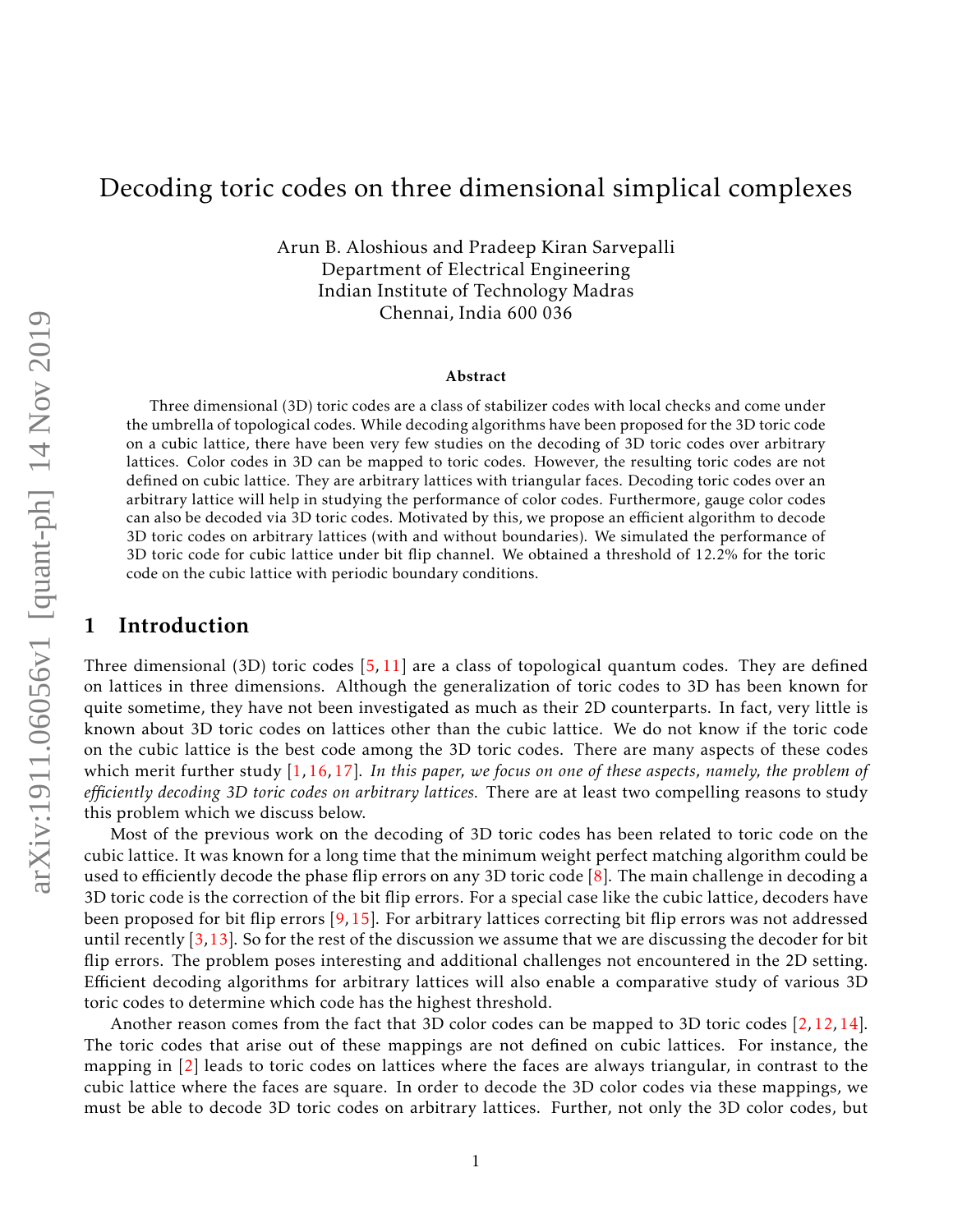certain subsystem codes such as the gauge color codes [18–20] can also be decoded via 3D toric codes [2]. These codes provide yet another reason to study the decoding of 3D toric codes on arbitrary lattices.

*Contributions.* In this paper, we propose a decoder for a 3D toric on an arbitrary lattice. We consider lattices with periodic boundary conditions as well as those with boundaries. Our approach is inspired by the decoder for 2D toric codes proposed by Delfosse *et al.* [6]. It works by mapping the bit flip error model into erasure model and then decoding the error as an erasure error. There are multiple challenges in making the generalization from 2D to 3D. Primarily, the topological structure of error operators as well the stabilizer and logical operators in 3D is different from that of 2D. Here we deal with surfaces and not chains (paths) as in the case of 2D. We will discuss the challenges and our contributions in more detail in subsequent sections. Our decoder resulted in a threshold of  $\geq 12.2\%$  for the toric codes on the cubic lattice. We also simulated this decoder for a non-cubic lattice that arises in the context of stacked color codes. Here we observed a threshold of about  $\approx$  13.3% for bit flip channel.

*Previous work.* We now briefly discuss related previous work for arbitrary lattices. Kubica *et al.* [13] proposed a generalization of the Toom's rule for decoding toric codes on *D*-dimensional lattices. This has been called the sweep decoder therein. The sweep decoder is applicable to toric codes on *D*-dimensional lattices where  $D \ge 2$ , while our decoder is specifically for 3D toric codes. However, the sweep decoder can be applied only for certain lattices called causal lattices. It is possible to check whether a lattice is causal when it is translation invariant. it has been noted in [13, Appendix B] that it is "challenging" to verify if an arbitrary lattice is causal. Our decoder is applicable for noncausal lattices also as our algorithm does not make the assumptions made for a lattice to be causal.

Breuckmann *et al.* [3] proposed a neural network based decoder for the 3D toric code. In principle, it is possible to use neural network based decoders proposd by them for any stabilizer code, but a numerical study maybe required to validate its usefulness and performance. For codes of short length, neural decoders offer an attractive alternative. The decoding complexity of the neural decoder is cubic while the proposed decoder is quadratic, but it can be made almost linear. Furthermore, for longer codes and lattices that are not translation invariant, neural network decoders could have significant training cost affecting the complexity of the decoder.

Sullivan [22] proposed a linear programming approach for finding an oriented minimal surface given an oriented boundary. As noted by the authors of [9] these results could be used to decode 3D toric codes.

On the cubic lattice we obtain a threshold of  $\geq 12.2\%$ , while Kubica *et al.* obtained a threshold of 14.2%. A higher threshold of 17.2% was obtained by Duivenvoorden *et al.* [9] while Breuckmann *et al.* obtained 17.5% possibly, because these decoders are tailored to the cubic lattice.

*Overview.* This paper is organized as follows: In Section 2, we briefly review 3D toric codes. In Section 3, we describe the intuition behind our decoder. We develop a decoding algorithm for the 3D toric codes with boundaries in Section 4. In Section V, we generalize the decoder to toric codes with periodic boundary conditions. Finally, in Section VI, we discuss the simulation details and complexity of our algorithm.

## 2 Background

The single qubit Pauli group  $P$  is defined as follows:

$$
\mathcal{P} = \{ i^c X^\alpha Z^\beta \mid c \in \{0, 1, 2, 3\}; \alpha, \beta \in \{0, 1\} \},\tag{1}
$$

where *X*, *Y Z* are the Pauli matrices given by

$$
X = \begin{pmatrix} 0 & 1 \\ 1 & 0 \end{pmatrix}, Y = \begin{pmatrix} 0 & -i \\ i & 0 \end{pmatrix}, \text{ and } Z = \begin{pmatrix} 1 & 0 \\ 0 & -1 \end{pmatrix}
$$
 (2)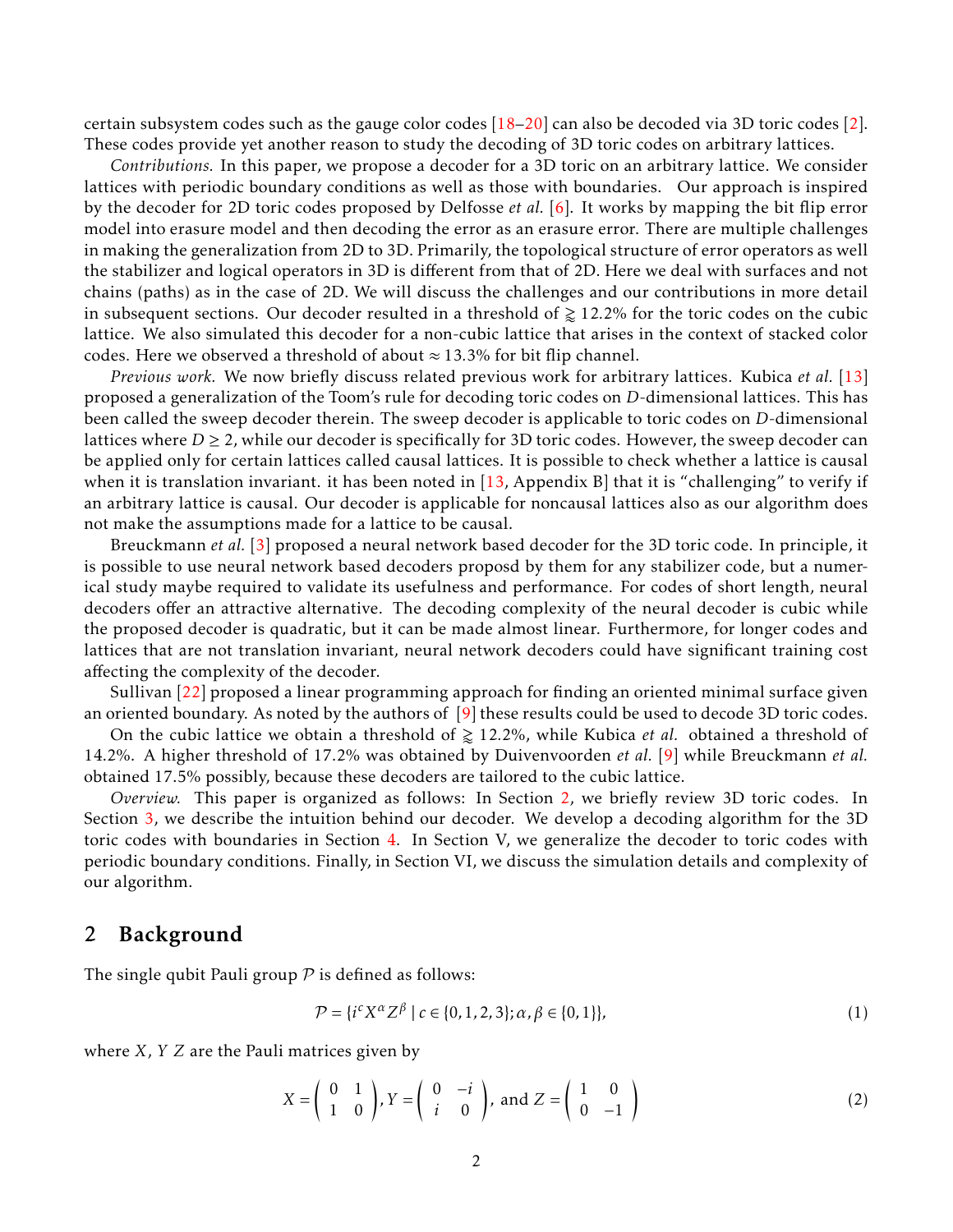A Pauli operator on *n* qubits is given by  $E = E_1 \otimes E_2 \cdots \otimes E_n$  with  $E_j \in \mathcal{P}$  for all *j*. Let  $\mathcal{P}^n$  denote the collection all such *n*-qubit Pauli operators. Pauli operators either commute or anti-commute, hence, for any  $P, P' \in \mathcal{P}^n$ ,  $PP' = \pm P'P$ . We define the support of a Pauli operator *E* to be the set of qubits on which the operator acts nontrivially.

$$
supp(E) = \{i; E_i \neq I\}
$$
\n(3)

The weight of an operator *E* is the number of qubits over which *E* acts nontrivially.

$$
wt(E) = |supp(E)|
$$
\n(4)

A single bit (phase) flip error on *i*th qubit is denoted as *X<sup>i</sup>* (*Z<sup>i</sup>* ).

A quantum code code Q is a subspace of the  $2^n$ -dimensional complex vector space  $\mathbb{C}^{2^n}$ . Quantum stabilizer codes are a class of codes defined by an abelian subgroup  $\mathcal{S} \subset \mathcal{P}^n$ , where −*I* ∉  $\mathcal{S}$ . In this case the codespace  $Q$  is defined as follows:

$$
\mathcal{Q} = \{ |\psi\rangle \in \mathbb{C}^{2^n} \mid S | \psi \rangle = | \psi \rangle \text{ for all } S \in \mathcal{S} \}.
$$
 (5)

The subgroup  $S$  is called the stabilizer of the code and elements of  $S$  stabilizers. Each stabilizer is like a parity check. Any Pauli error *E* commutes or anti-commutes with the stabilizer elements. If the error *E* commutes with the stabilizer, then we say the syndrome corresponding to that stabilizer is zero. If *E* anti-commutes with a stabilizer then the syndrome corresponding to that stabilizer is one.

The elements from the centralizer of  $S$ , i.e., the subgroup of Pauli operators which commute with all the elements of  $S$ , cannot be detected by any of the stabilizers. These operators are either stabilizers which act trivially or logical operators which act nontrivially in the code space. When performing error correction, it is not necessary to find the exact error that occurred. It is sufficient to find an error that differs by a stabilizer. The exact decoding problem is to find the most probable class of errors that is consistent with the observed syndrome. In practice, we often try to find the most likely error up to a stabilizer generator. We refer the reader to  $[4,10]$  for more details on stabilizer codes.

## 2.1 3D Toric code

Let  $\Gamma$  be a lattice in 3D. We denote the vertices of  $\Gamma$  as  $C_0(\Gamma)$ , edges as  $C_1(\Gamma)$ , faces as  $C_2(\Gamma)$  and volumes as *C*3(Γ). The set of edges in the boundary of any face *f* is given by *∂*(*f* ). We also denote the set of faces in the boundary of a volume *ν* by *∂*(*ν*), and the set of vertices in boundary of edge *e* is given by *∂*(*v*). Let  $\iota$ (*e*) denote the faces incident on *e*. We denote by  $A \Delta B$  the symmetric difference between two sets *A* and *B* given by

$$
A \triangle B = \{a \in A \cup B; a \notin A \cap B\}.
$$
 (6)

Note that the symmetric difference is associative. We can extend the operators *∂* and *ι* to appropriate collections of edges, faces and volumes. For a set of volumes *V*, set of faces *F* and set of edges *E*, we define the boundary operators *∂*(*V*), *∂*(*F*) and co-boundary *ι*(*E*) as

$$
\partial(V) = \sum_{\nu \in V} \partial(\nu), \tag{7}
$$

$$
\partial(F) = \sum_{f \in F} \partial(f), \tag{8}
$$

$$
\iota(E) = \underset{e \in E}{\triangle} \iota(e). \tag{9}
$$

A 3D toric code on is a stabilizer code defined on a 3D lattice Γ. Qubits are placed on faces of Γ. Two types of stabilizer generators are defined, one of *X* type attached to volumes and one of *Z* type attached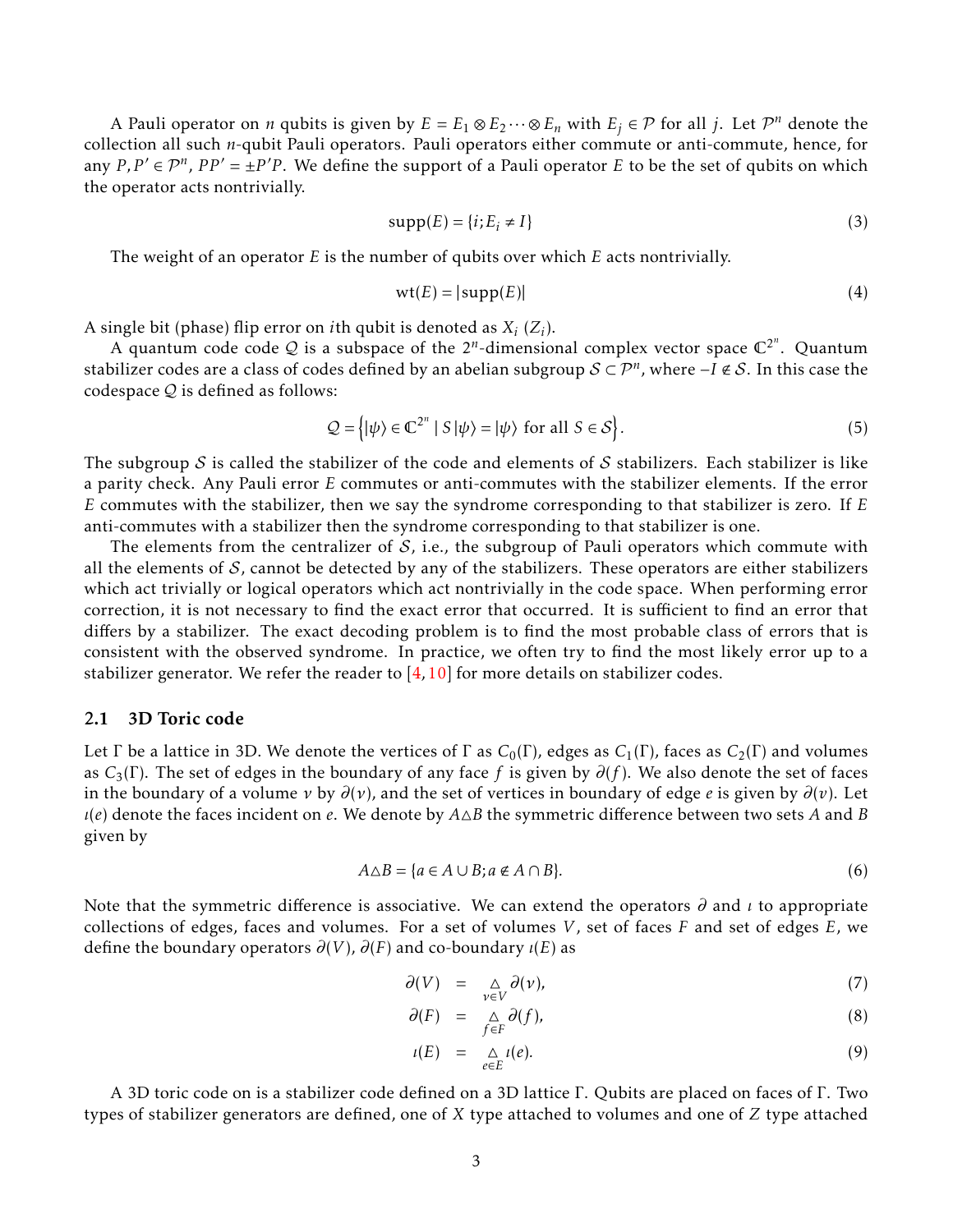to faces. For each edge *e* in  $C_1(\Gamma)$ , we have a *Z* type stabilizer  $B_e$  and for each volume  $\nu$  in  $C_3(\Gamma)$ , we have a *X* type stabilizer  $A_v$  where  $B_e$  and  $A_v$  are given by

$$
B_e = \prod_{f:e \in \partial(f)} Z_f = \prod_{f \in t(e)} Z_f \tag{10}
$$

and

$$
A_{\nu} = \prod_{f \in \partial(\nu)} X_f,
$$
\n(11)

where *X<sup>f</sup>* and *Z<sup>f</sup>* are Pauli operators acting on the qubit placed on the face *f* and identity elsewhere. The stabilizer generators of the toric code on the cubic lattice are shown in Fig. 1.



Figure 1: Stabilizer generators of a 3D toric code. We allow for boundaries. Qubits are placed on faces. The faces can have half edges in their boundary. (a) A *X* type stabilizer attached to an edge. The shaded faces show the support of the stabilizer. These are faces incident on that edge. (b) A *Z* type stabilizer attached to a volume. The support of the stabilizer is the boundary of the volume.

The decoding problem on a toric code can be split into decoding of bit flip (*X*) errors and phase flip (*Z*) errors separately, as it is a Calderbank-Steane-Shor (CSS) code [4].

Decoding of *Z* errors in 3D toric code can reduced to the graph matching problem in a complete graph. Efficient algorithms are known which perform well. Therefore, we focus on the decoding of the bit flip errors in this paper.

Bit flip errors are detected by *Z* type stabilizer generators *B<sup>e</sup>* . A single qubit error on a face causes nonzero syndrome on the boundary of the face. So the syndrome will be nonzero on the edges in  $\partial(f)$ . Since qubits can be uniquely associated to faces, we also say the boundary of a qubit without confusion.

In general, a bit flip error *E* creates a nonzero syndrome on the edges of the lattice. These are precisely the edges *e* whose stabilizer generators *B<sup>e</sup>* anticommute with the error *E*. A collection of edges *σ* form a cycle if the vertices incident on the edges have an even number of edges from the collection. A cycle is said to be simple if all the vertices in the cycle have degree two and are connected.

Under periodic boundary conditions, the nonzero syndrome corresponds to a collection of edges which form a union of (simple) cycles in the lattice. In case there are boundaries, the syndrome can also be nonzero on edges which do not form a cycle.

Since *Z* type stabilizers and *Z* type logical operators commute with all the *X* type stabilizers, they will produce a nonzero syndrome. So an error *E* and *EM*, where *M* is a stabilizer or a logical operator will lead to the same syndrome.

The decoding problem is to estimate the error which caused the observed syndrome. In graphical terms this is equivalent to finding a set of faces whose boundary is the collection of edges with nonzero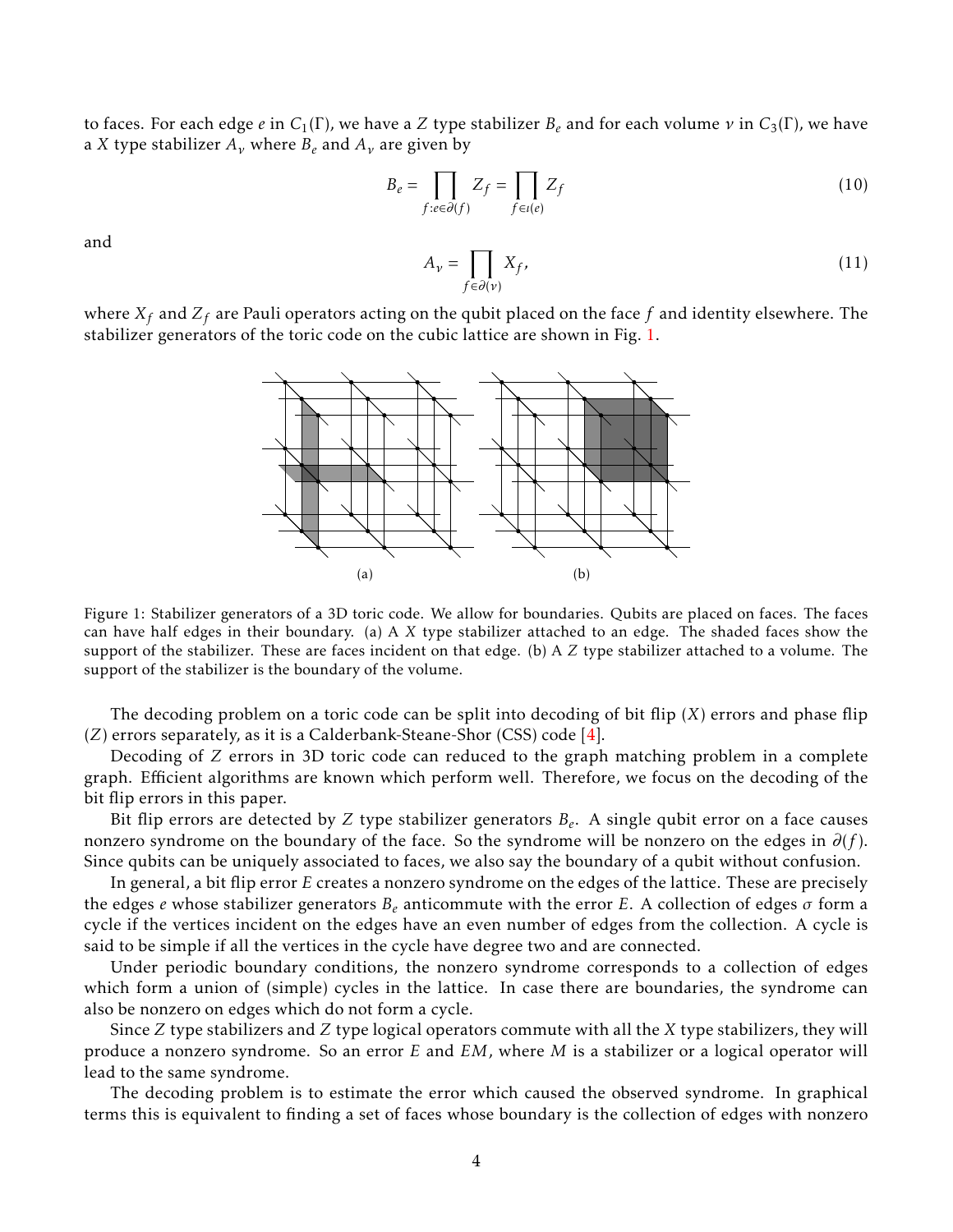syndrome. The estimate need not be the exact set of faces on the error occurred. It suffices if the estimate is equivalent to the original error up to a stabilizer. In graphical terms this means that the boundary of error estimate and the original error is a closed volume of trivial homology. The minimum weight decoder for bit flip error in 3D toric code is described as follows:

$$
\hat{\mathcal{E}} = \underset{F \subseteq C_2(\Gamma)}{\arg \min} |F| \text{ such that } S_E = \partial(F) \tag{12}
$$

## 3 Intuition behind the decoding algorithm

Before we give the complete decoder, we give the intuition behind the decoding algorithm and illustrate the main ideas by considering a simple error pattern. In a 3D toric code with periodic boundary condition, the edges carrying a nonzero syndrome form a collection of simple cycles of trivial homology. They are precisely the edges which form the boundary of faces (qubits) which are in error. Specifically, we consider the case when the syndrome is a simple cycle. Suppose now that  $\sigma$  is a simple cycle and the boundary of an error *E*. (The boundary of an error is the boundary of the support of that error i.e.  $\partial(E) = \partial(\text{supp}(E))$ .)

The decoding problem is to estimate an error that is equivalent to *E* up to a stabilizer. In graphical terms this means we have to find a surface whose boundary is  $\sigma$  and which is homologically equivalent to the original error. A simpler problem is to estimate an error that has the lowest weight (support) and having the same boundary.

In general, there are an exponentially many errors with the same syndrome. More precisely, we have  $2^{n_x+k}$  *X* type errors have same syndrome, where  $n_x$  is number of independent *X* type stabilizer generators and *k* is the number of encoded qubits. Here the number of stabilizer generators *n<sup>x</sup>* grows linearly with the length of the code. Given the boundary of the error i.e., the nonzero syndrome, there are four components to our decoding algorithm. The corresponding steps are repeated to obtain an error estimate.

- i) Exploring potential qubits in error.
- ii) Freezing error on certain qubits.
- iii) Terminate exploration.
- iv) Peeling: Iterative estimation of error on qubits.

In the first step of our algorithm we identify the set of qubits, denoted  $\mathcal{E}$ , that could have caused the measured syndrome. At the least, this set must contain the qubits which participate in failed checks. So, we initialize  $\mathcal E$  with the set of faces (qubits) incident on the edges with the nonzero syndrome. However, this set of qubits need not contain *E* or an equivalent error consistent the syndrome. So we need to explore further, until we find a set of qubits which completely explains the syndrome. This motivates us to explore the qubits further, and identify qubits which could explain the syndrome and then estimate the error on them.

Suppose we have a set of potential candidates  $\mathcal{E}$ . If this set supports a stabilizer, then there are two or more solutions which are equivalent homologically. What this means is that some errors on some qubits in E can be set to zero. However, we do not choose these qubits arbitrarily. Suppose that  $\zeta \subseteq \mathcal{E}$  is the set of qubits which support a stabilizer and  $q \in \mathcal{G}$  be the last qubit in that was added to  $\mathcal{E}$ . We set the error on *q* to be zero. We call this process freezing.

What freezing also does is to reduce the number of potential solutions. Every qubit that is frozen will reduce the number of potential solutions by a factor of two. Instead of considering only stabilizers in the support of  $\mathcal E$ , we also consider logical operators. The reason for this is that if there is a logical operator in the support of  $\mathcal{E}$ , once again the error can be explained in two different ways. We repeat this process until all the qubits have been considered as potential candidates for  $\mathcal{E}$ .

Suppose that there are no more qubits left to explore. At this stage the error is unique, because all solutions equivalent up to a stabilizer or a logical operator have been removed. There is exactly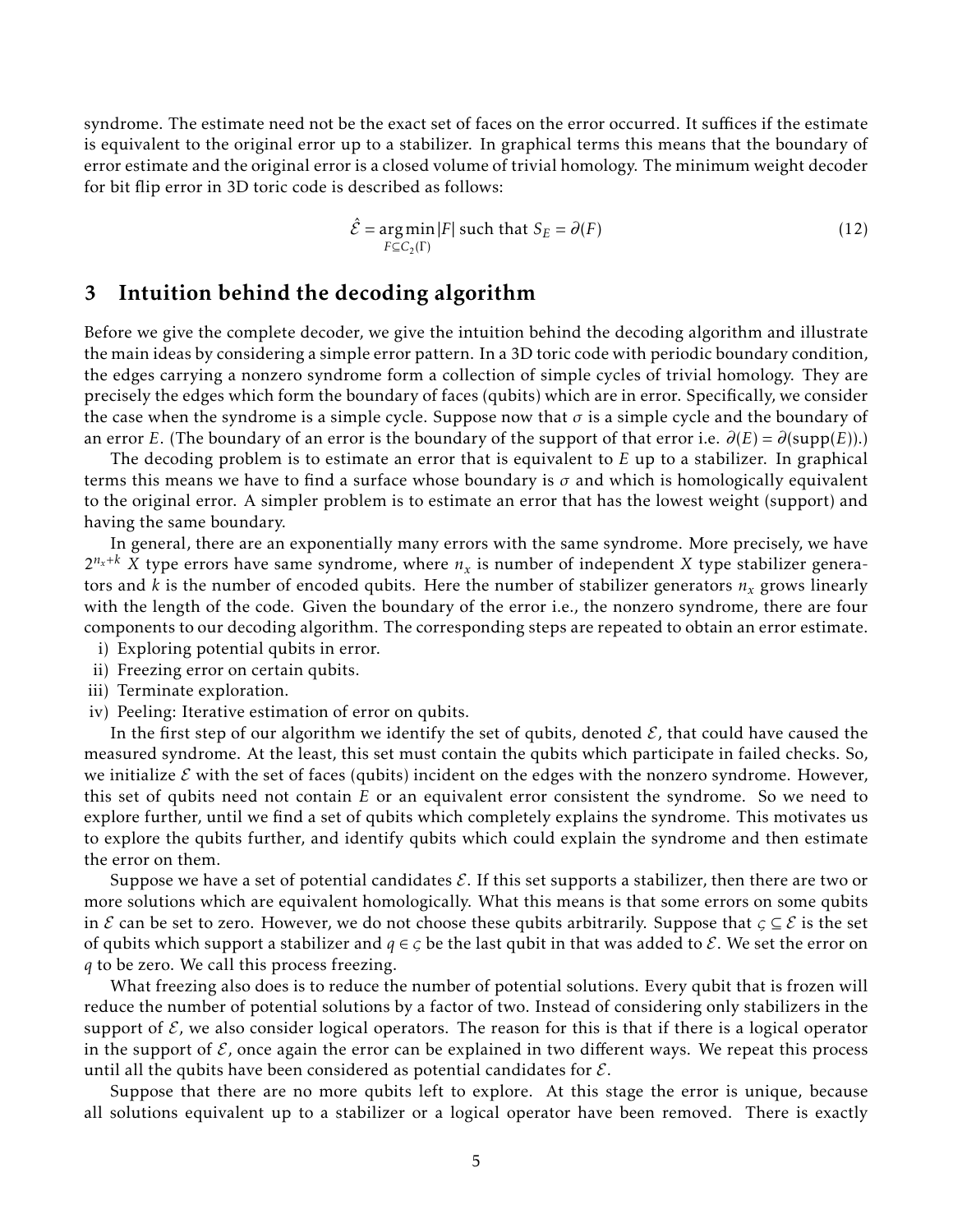

Figure 2: (a) Two dimensional perspective of the decoder in which qubits are on faces and checks on edges. (b) a valid syndrome (Thick edges shows non zero syndrome and other edges with zero syndrome), (c) and (d) are two possible error support that are consistent with the non zero syndromes shown in (b). (e) shows faces that may be in error because of highlighted non zero syndrome.  $(f)(g)$  and  $(h)$  are consecutive addition of faces to potential solutions. In (h), we have one solution within the support but we do not have a simple test to verify. So continue growing and reach till (i) after which the last face is marked as not in error because adding that face will make two solution in the support.

one assignment of errors that will explain the syndrome. Mathematically speaking, at this juncture, we have a system of linear equations with a unique solution. Such a system of equations can be solved by first identifying the equations which involve exactly one variable. Then back substituting this variable's solution in other equations. This corresponds to the last step of the decoding, namely, peeling. Thus we estimate the error iteratively.

# 4 Decoding 3D toric codes with boundaries

In this section we focus on 3D toric codes with boundaries, see Fig. 1 for an example of such a code. The decoding ideas can be presented somewhat more simply for this case. First, we will take a closer look at the 3D toric code with boundaries. Then following the discussion in previous section, we identify a set of faces  $\mathcal E$  such that there is exactly one error supported in  $\mathcal E$  whose syndrome matches with the measured syndrome. To find this set we start with an empty set and add faces to  $\mathcal E$  such that the set contains exactly one solution until all the qubits have been considered.

## 4.1 Toric codes with boundaries

In this section we consider 3D toric codes with boundaries from a slightly different perspective than considered previously in literature. This perspective is useful in developing the decoding algorithm. These codes do not have periodic boundary conditions in any direction.

The ideas presented here for these codes could be applied for codes with a combination of boundaries and periodic boundaries.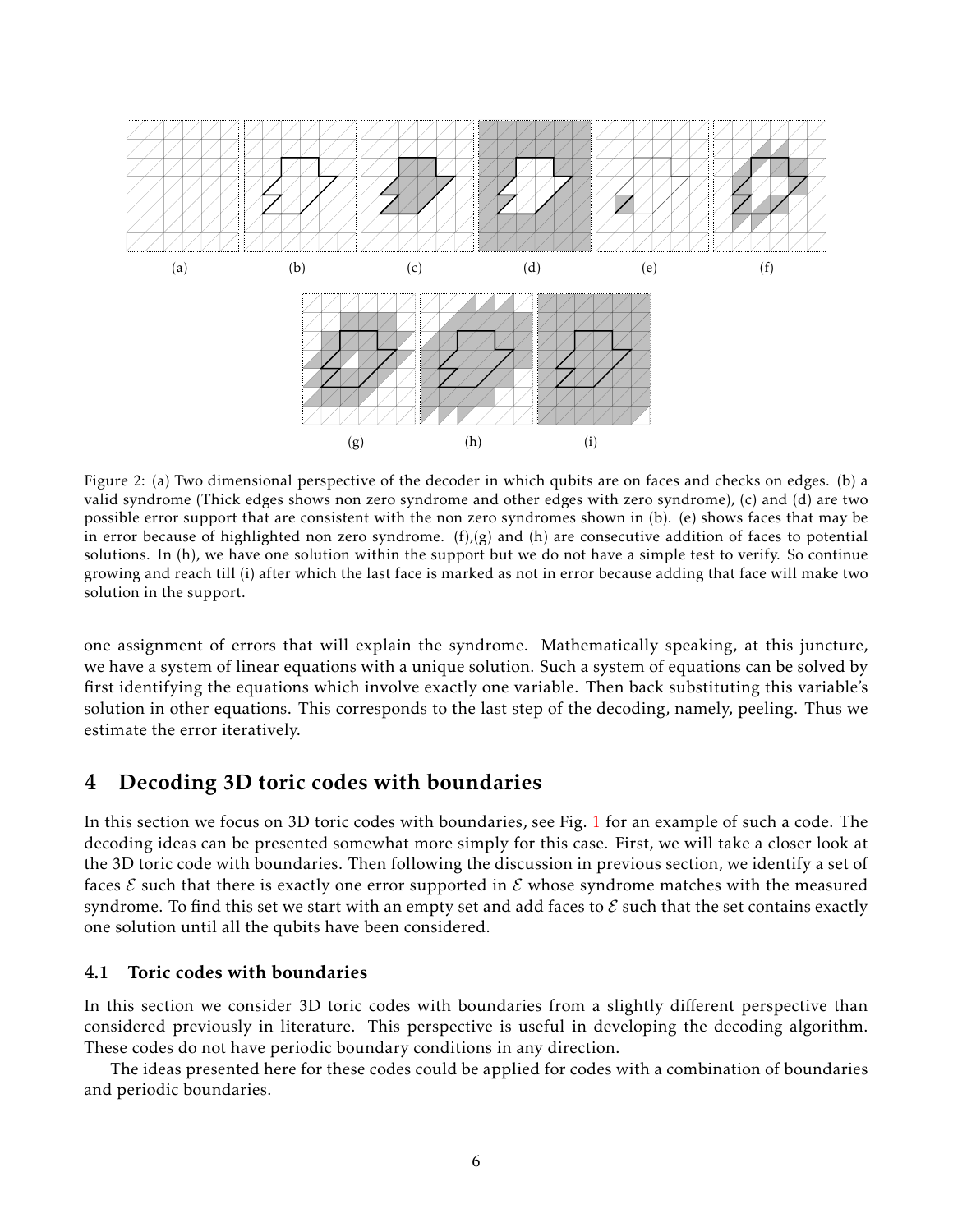*Assumptions on the lattices.* One can encode information by punching holes in the lattices. This creates boundaries in the interior of the lattice.

In this paper we assume that the following conditions on the lattice Γ.

- (L1) Γ does not have any boundaries in the interior.
- (L2) The boundary of any face in Γand Γ ∗ is a closed path or an open path starting and ending with partial edges. See Fig. 3 for an illustration.

Note that we allow for partial edges in  $\Gamma$ . On the other hand, because of the assumption (L2) we do not allow for faces of the form shown in Fig. 4 are not allowed. Specifically, we do not allow when the boundary consists i) of a disjoint set of paths, ii) of an open path that terminates on vertices.



Figure 3: Allowable faces in Γ and Γ\*. Note that a face can have partial edges in its boundary. If a face has partial edges, then they must exactly two. A partial edge is incident on exactly one vertex.



Figure 4: Disallowed faces in  $\Gamma$  and  $\Gamma^*$ .

We say two cells are adjacent to each other if they share a face. We say two volumes  $v_0$  and  $v_m$  are connected if there is a sequence of volumes  $v_1, \ldots, v_i, v_{i+1}, \ldots, v_{m-1}$  such that  $v_i$  and  $v_{i+1}$  are adjacent to each other for  $0 \le i \le m-1$ . Let  $f_i$  be a face adjacent to  $v_{i-1}$  and  $v_i$ . The sequence of faces  $\{f_i\}_{i=1}^m$  is called a face-path connecting  $v_0$  and  $v_m$ .

**Definition 1** (Face path). *A face path*  $\rho$  *is a sequence of faces*  $\{f_i\}_{i=1}^m$  *along with sequence of volumes*  $\Lambda(\rho)$  =  $\{v_i\}_{i=1}^{m-1}$  *such that*  $f_i, \overline{f_{i+1}} \in \partial(v_i)$  *and for all*  $i \neq j, v_i \neq v_j$ *.* 

We say  $\rho$  is a face path from face  $f_1$  to face  $f_m$ . We also say  $\rho$  is a face path from volume  $v_0$  to  $v_m$  if  $f_1 \in \partial(v_0)$ ,  $f_m \in \partial(v_m)$  and  $v_0, v_m \neq v_i$  for  $1 \leq i < m$ . If  $v_0 = v_m$ , then we say the face path is a simple face cycle. A more general notion of face cycles is as follows.

Definition 2 (Face cycle). *We call a sequence of faces ρ as a face cycle if for all volumes ν, the faces of ∂*(*ν*) *occurs even number of times in*  $\rho$  *and for all faces f in*  $\rho$ ,  $|u(f)| = 2$ .

While a simple face cycle is always a face path, in general it is not necessary that a face cycle is a face path. A face cycle is a face path if and only if such a face cycle is a simple face cycle.

The assumptions on the lattice which we stated earlier can be also formulated in terms of the face paths. This reformulation makes some of the proofs easier. The assumptions on (faces of) Γ<sup>\*</sup> imply that for all edges *e* in Γ, the set of faces *ι*(*e*) can be rearranged to be either a face cycle as in Fig. 5 or a face path as in Fig. 5. We will not have edges of the form shown in Fig. 6.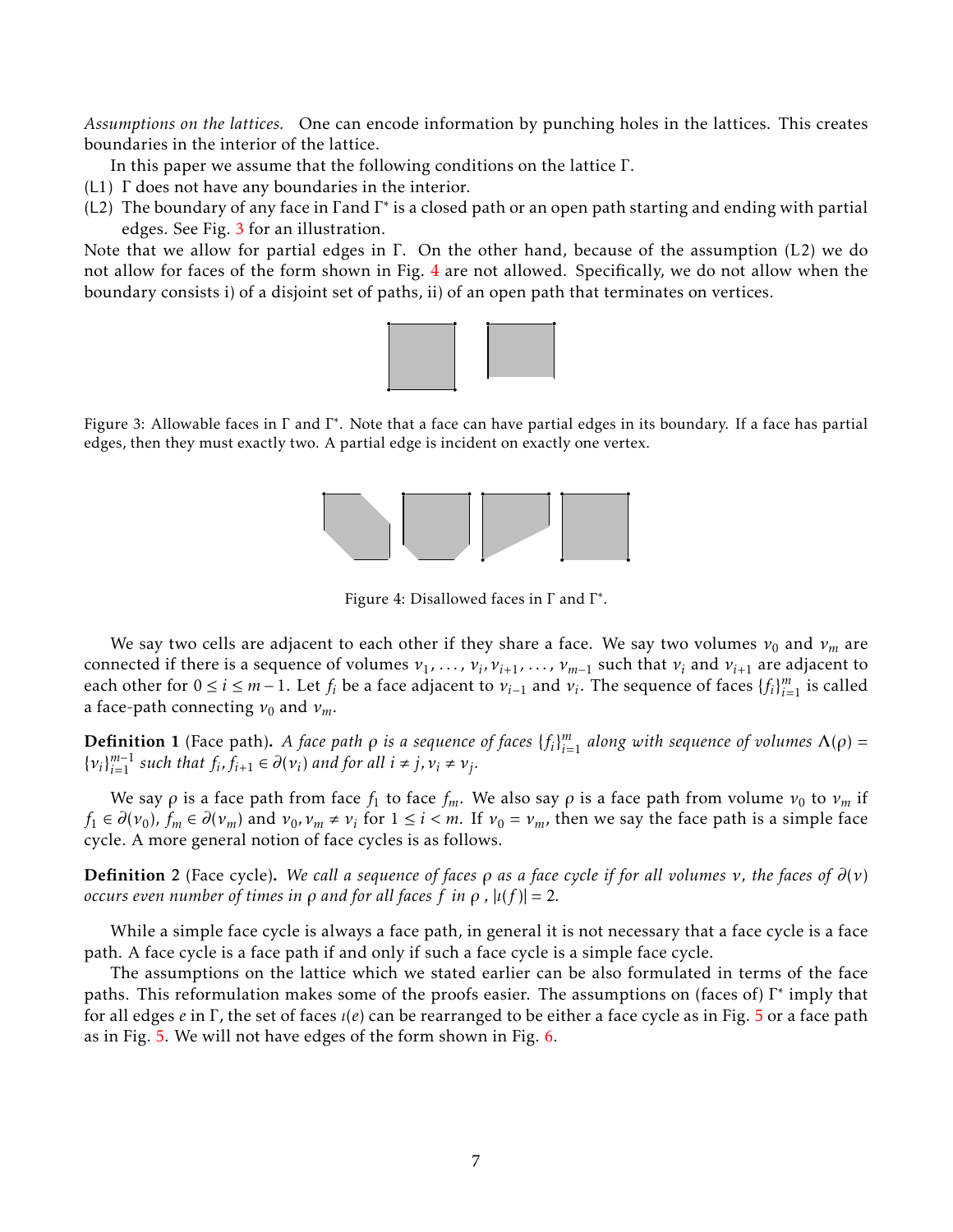

Figure 5: The assumption (L2) on the lattice implies that the edges of Γ must take the form shown in the figure. More precisely, *ι*(*e*) must be a face path up to rearrangement of the faces. The green faces are incident on two volumes while the gray faces are incident only on one volume. In *ι*(*e*), there are either zero or exactly two gray faces.



Figure 6: The assumption (L2) disallows certain edges, such as the edge *e*. Green faces are incident on two volumes. Gray faces are incident on exactly one volume. Edges like *e* are not allowed in Γ because in Γ ∗ , the face corresponding to this edge will violate (L2).

If *ι*(*e*) is a face path, then it is a face path between two faces both of which are incident on exactly one volume. Therefore, *ι*(*e*) contains exactly zero or two faces which are incident on only one volume.

Remark 3. *If the lattice* Γ *satisfies the condition (*L2*), then for any edge e* ∈ *C*1(Γ)*, the set of faces in ι*(*e*) *can be arranged to form a face path. So we say that ι*(*e*) *is a face path.*

No boundaries in the interior of Γ implies that any face cycle *ρ* in Γ is the set of faces incident on a collection of edges  $\rho = \iota(A)$ , for some  $A \subseteq C_1(\Gamma)$ .

**Remark 4.** *If*  $\Gamma$  *satisfies* (L1), then any face cycle  $\rho$  *in*  $\Gamma$  *implies*  $\rho = \iota(A)$ , for some  $A \subseteq C_1(\Gamma)$ .

Since a face is incident on at most two volumes, we can make the following observation.

**Remark 5.** Any face in the face path  $\rho$  is not incident on any volume other than the volumes in  $\Lambda(\rho) \cup \{v_0, v_m\}$ .

Note that there exist faces which are incident only on one volume. In a face path, these faces can occur only as  $f_1$  or as  $f_m$ . If  $f_1$  is incident on only one volume, then  $v_0$  does not exist. This is because  $f_1$  is already incident on  $v_1$  by definition, therefore it cannot be incident on  $v_0$ . Similarly, if  $f_m$  is incident on only one volume, then *ν<sup>m</sup>* does not exist.

Remark 6. An even number of faces from the face path are incident on any volume of Γ except  $v_0$  and  $v_m$ *provided*  $v_0$  *and/or*  $v_m$  *exist.*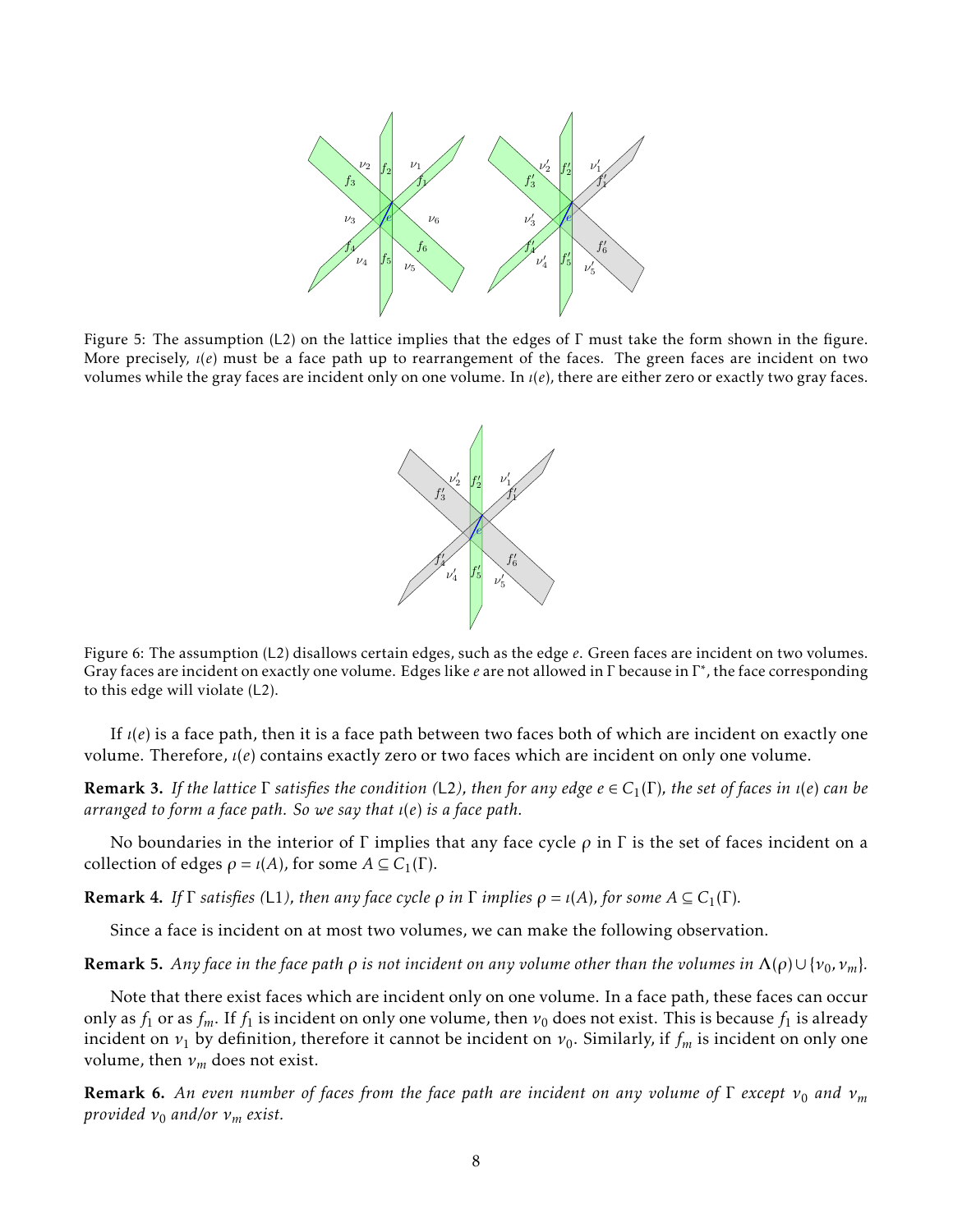Remark 7. *If two faces are connected in* Γ*, then the edges associated to those two faces form a path in* Γ <sup>∗</sup> *with f and f* ′ *being the first and last edges of that path. As a consequence, if* Γ ∗ *is connected, then every pair of faces in* Γ *are also connected by a face path.*

Faces which are incident on only one volume play an important role in determining the number of logical qubits encoded by the code. They can also used to define the *X* and *Z* logical operators. For this reason, we will look at them closely. Let  $\mathcal F$  be the set of faces, where each face is incident on only one volume of Γ.

$$
\mathcal{F} = \{ f \in C_2(\Gamma) : |\iota(f)| = 1 \}
$$
\n
$$
(13)
$$

where  $\iota(f)$  is the set of volumes  $\nu \in C_3(\Gamma)$  such that  $f \in \partial(\nu)$ .

We now define an equivalence relation on  $F$ . This allows us to define a canonical set of logical operators. Suppose a sequence of faces  $\rho = (f = f_1, f_2, \ldots, f_m = f')$  forms a face path between two faces  $f, f'$  We denote the operator

$$
W_{f,f'}^Z(\rho) = \prod_{i=1}^m Z_{f_i}
$$
 (14)

Similarly, we can define the following operator for a face path  $\rho = (f_1, \ldots, f_m)$  connecting two volumes  $\nu$ and *ν* ′ .

$$
W_{\nu,\nu'}^Z(\rho) = \prod_{i=1}^m Z_{f_i}
$$
 (15)

These operators  $W^Z_{f,f'}$  will be either logical operators or stabilizers if  $f$  and  $f'$  are in  ${\cal F}.$  Lemma  $8$ makes this more precise.

Lemma 8 (Operators from face paths between boundaries). *Let a 3D toric code be defined on a lattice* Γ*, and*  ${\cal F}$  be defined as in Eq. (13). For any pair of faces  $f$  ,  $f'\in{\cal F}$  , and a face path  $\rho$  from  $f$  to  $f'$  , the operator  $W_{f,f'}^Z(\rho)$ , *as in Eq.* (14)*, is either a stabilizer or a logical operator.*

*Proof.* From Remark 6, all volumes except  $v_0$  and  $v_m$  will have even number of faces from  $\rho$ . Since  $f_1, f_m \in \mathcal{F}$ ,  $v_0$  and  $v_m$  do not exist for  $\rho$ . Thus any volume will have even number faces from  $\rho$ . Hence all volume stabilizers will commute with the operator  $W^Z_{f,f'}(\rho)$ . Therefore,  $W^Z_{f,f'}(\rho)$  must be a stabilizer or logical operator.  $\Box$ 

Lemma 9 (Operators from simple face cycles). *Let ρ be a simple face cycle from f to f* ′ *where f , f* ′ *are in boundary of same volume. Then W<sup>Z</sup> f ,f* ′ *is a stabilizer or a logical operator.*

*Proof.* Any volume  $v_i \in \Lambda(\rho)$  contains even number of faces  $f_i, f_{i-1} \in \partial(v_i)$ , hence all  $A_{v_i}$  commute with *W*<sup>*Z*</sup><sub>*f*</sub>,*f*</sup>/ $(\rho)$ . All other volumes of Γ do not have any faces of  $\rho$ . Hence all volume stabilizers  $A_\nu$  commute with the operator  $W^Z_{f,f'}(\rho)$ . All edges stabilizers commute with  $W^Z_{f,f'}(\rho)$  because they are of  $Z$  type. Therefore all stabilizers of the toric code commute with  $W_{f,f'}^Z(\rho)$ . Hence  $W_{f,f'}^Z(\rho)$  must be a stabilizer or a logical operator.

As we will see in Section 4.3, we need to know when a set of faces support a logical operator that occurs on  $\mathcal F$ . For this we need the following notion.

Definition 10 (Face equivalence). *We say two faces f , f* ′ ∈ F *are equivalent if there exist a face path ρ between f* and  $f'$  such that  $W^Z_{f,f'}(\rho)$  is a stabilizer.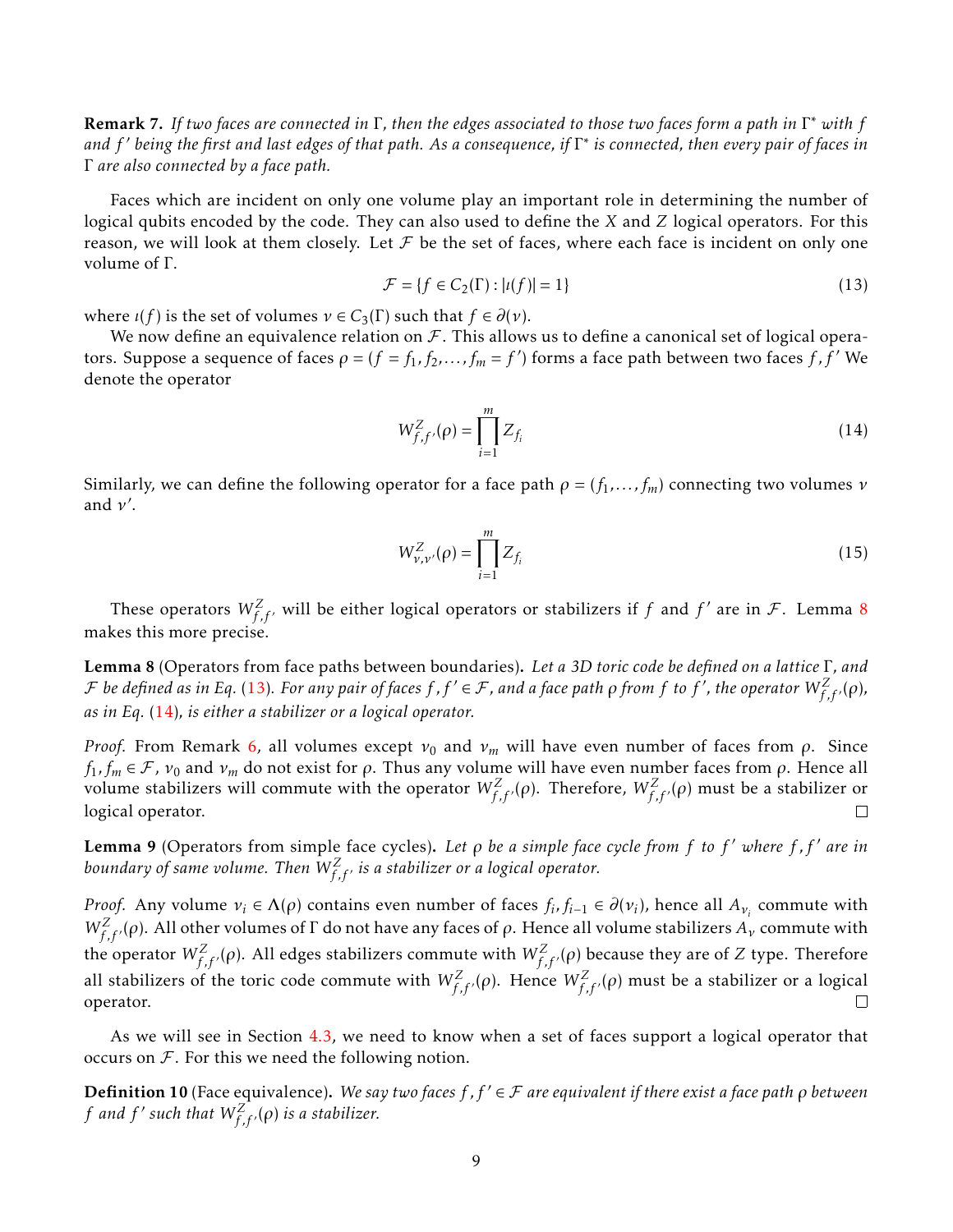

Figure 7: (a) Set of all faces with degree one  $\mathcal F$  (b) A partition of  $\mathcal F$  into two different equivalence classes. Each equivalence class is shown in a different color. Any two faces *f* , *f* ′ of same color are connected by a face path *ρ* such that  $W^Z_{f,f'}(\rho)$ , see Eq. (14), is a stabilizer.

We assume that any face *f* is equivalent to itself. Any face path *ρ* from face *f* to *f* ′ intersects at most twice in *F* i.e.,  $|ρ ∩ F| ≤ 2$ . If *ρ* intersects more than twice, then there exists a face  $f_i ∈ F$  for  $1 < i < m$ . Any such face is incident on two distinct volumes  $v_{i-1}$  and  $v_i$  contradicting that  $f_i$  is in  ${\cal F}.$ 

Face equivalence gives rise to a partition of  $\mathcal{F}$ .

$$
\mathcal{F} = \bigcup_{j=1}^{K} \mathcal{F}_j,\tag{16}
$$

where  $\mathcal{F}_i \cap \mathcal{F}_j = \emptyset$  for distinct *i* and *j*. Let  $\{\mathcal{F}_j\}_{j=1}^K$  be the partition of  $\mathcal F$  under face equivalence. Then two faces  $f, f' \in \mathcal{F}_i$  are equivalent. The partition also helps define the logical operators of toric codes with boundaries. First, we show the following lemma relating the operator  $W_{f, f'}^Z$  and logical operators.

**Lemma 11.** Let  $f \in \mathcal{F}_i$  and  $f' \in \mathcal{F}_j$  where  $i \neq j$ . Then for any face path  $\rho$  from  $f$  to  $f'$ , the operator  $W_{f,f'}^Z(\rho)$  is a *Z-type logical operator.*

*Proof.* By Lemma 8, we know that  $W^Z_{f,f'}(\rho)$  is a  $Z$ -type logical operator or a stabilizer. Suppose that it is not a logical operator. Then  $f$  is equivalent to  $f'$ . In that case,  $f$  and  $f'$  belong to  $\mathcal{F}_i$  contradicting that  $f$ and  $f'$  are in distinct equivalence classes  $\mathcal{F}_i$  and  $\mathcal{F}_j$ .  $\Box$ 

Next, we define the logical *X* operators. Given a set  $T \subseteq C_2(\Gamma)$ , let us define  $X_T$  as follows.

$$
X_T = \prod_{f \in T} X_f. \tag{17}
$$

**Lemma 12.** *The operator*  $X_{\mathcal{F}_i}$  *is an X type logical operator.* 

*Proof.* First we show that  $X_{\mathcal{F}_i}$  commutes with all the  $Z$  type stabilizers. In other words  $X_{\mathcal{F}_i}$  commutes with  $B_e$  for any edge  $e$  in  $C_1(\Gamma)$ . By Remark 3,  $\iota(e)$  is a face path or a face cycle. If  $\iota(e) \cap \mathcal{F}_i = \emptyset$ , then there is no overlap between  $B_e$  and  $X_{\mathcal{F}_i}$ , therefore they commute. Suppose not that  $\iota(e) \cap \mathcal{F}_i \neq \emptyset$ , then  $\iota(e)$  is a face path but not a face cycle. Further, the terminal faces of the face path should be from  $\mathcal F$ . Since the intermediate faces of a face path are incident on two volumes only these terminal faces are from  $\mathcal{F}$ . Let these terminal faces be *f*, *f'*. Now *f* and *f'* are face equivalent, because the face path *ι*(*e*) from *f* to *f'* is exactly the stabilizer  $B_e$ . Therefore,  $f$ ,  $f' \in \mathcal{F}_i$ , and  $X_{\mathcal{F}_i}$  overlaps exactly twice with  $B_e$  and it commutes with  $B_e$ . Thus  $X_{\mathcal{F}_i}$  is a stabilizer or a logical operator.

Let  $f \in \mathcal{F}_i$  and  $f' \in \mathcal{F}_j$ , where  $i \neq j$ . Consider a face path  $\rho$  from  $f$  to  $f'$ . (By assumption all our graphs are connected and there exists a face path between any pair of faces *f* and *f* ′ .) Note that the intermediate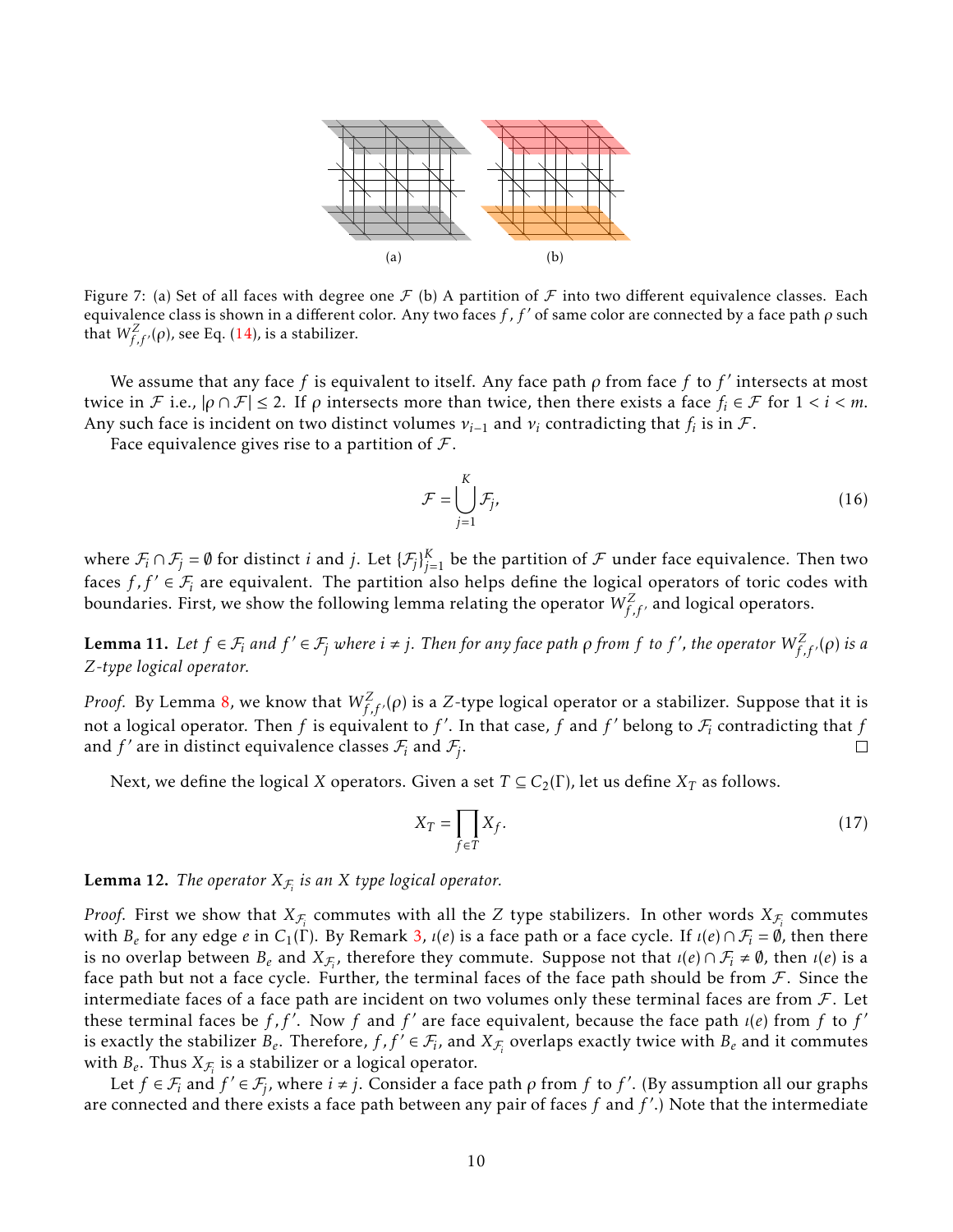faces of a face path should be incident on at least two volumes. Therefore, none of the intermediate faces of the *Z*-type logical operator  $W^Z_{f,f'}(\rho)$  are supported on  $\mathcal{F}_i$  and only the faces  $f$  and  $f'$  can be supported by  $\mathcal{F}_i$ . By assumption  $f'$  is not in  $\mathcal{F}_i$ , therefore,  $W^Z_{f,f'}(\rho)$  has support on exactly one face in  $\mathcal{F}_i$ . Therefore, it anticommutes with  $X_{\mathcal{F}_i}$ , which implies that  $X_{\mathcal{F}_i}$  cannot be stabilizer and must be a logical operator.

Note that for toric code with boundaries, any logical  $Z$  type operator is equivalent to  $W_{f, f'}^Z$  for some *f*,  $f' \in \mathcal{F}$  and any *X* type logical operator is equivalent to  $X_{\mathcal{F}_i}$  for some *i*.

Here, we explain the breadth first approach to find a set of faces with unique solution in it.

### 4.2 Breadth first approach

We use an algorithm similar to breadth first search to find the potential qubits in error. This set  $\mathcal E$  is first initialized as the empty set. If there is a nonzero syndrome on an edge *e*, then there is at least one qubit incident on *e* that is in error. Hence, the faces *f* incident on *e*, denoted *ι*(*e*), are potential candidates supporting the error. We add one by one all the faces in  $\iota(e)$  to E while ensuring that addition of f does not lead to a stabilizer or a logical operator in the support of  $\mathcal{E}$ . By requiring that  $\mathcal{E}$  does not support stabilizers and logical operators, we ensure that that  $\mathcal E$  does not lead to multiple solutions.

In the next stage, we consider all the edges (one by one) which are incident on the qubits in  $\mathcal E$  but have not yet been explored. (These edges will carry zero syndrome.) We consider adding the qubits which are incident on this set of edges. Again the addition of the qubits is such that the added qubits will not lead to a stabilizer or a logical operator within  $\mathcal E$ . This process is repeated for all faces in  $\mathcal E$  which contain an edge which has not been explored yet. That is all the qubits incident on that edge have not been considered for inclusion in  $\mathcal{E}$ .

In principle we can stop when  $\mathcal E$  supports an error which explains the measured syndrome. However, testing for the existence of a solution at each step would increase the complexity of the algorithm. Therefore, we do not test for the existence of a solution. Instead, we continue to add more faces to  $\mathcal E$  until all the faces have been explored. At the end of this process, we would have explored all the qubits and  $\mathcal E$ would be a set of potential qubits which can support exactly one error consistent with the syndrome.

To summarize, we do a breadth first kind of search with nonzero syndromes as root. Instead of avoiding loops in normal breadth first search, we avoid stabilizers and logical operators in the potential candidates. To achieve this, we need to test the presence of support of stabilizer and/or logical operator in a given set of qubits. There are exponential number of stabilizers in the code. The number of logical operator to be searched is also exponential in the number of qubits. This is because we have many exponential representatives for single logical operator. We make this exponential search into linear search in the following discussion.

### 4.3 Test for stabilizer and logical operator

As we discussed earlier, we need to be able to identify if a given collection of faces support a stabilizer or a logical operator. This can be characterized in topological terms. Consider an *X* type stabilizer generator *A*<sup>*ν*</sup> attached to the volume *ν*, see Eq. (11). The stabilizer *A*<sup>*ν*</sup> has its support on  $\partial$ (*ν*), the boundary of the volume *ν*. This boundary divides the complex into two distinct volumes which are not connected to each other. We call such a collection of faces a cut set. In general, a collection of faces is called a face cut set if their removal leads to two or more volumes which are not connected. In the dual complex, the face path is a path and the face cut set is an edge cut set. A formal definition is given below.

Definition 13 (Cut set). *A collection of faces* K ⊆ *C*2(Γ) *is said to be cut set of* Γ *if there exists two volumes* v and v' such that for any face path  $\rho = \{f_1, f_2,... f_m\}$  with  $f_1 \in \partial(\nu)$ ,  $f_m \in \partial(\nu')$  and  $\nu, \nu' \notin \Lambda(\rho)$  , we have  $K \cap \rho \neq \emptyset$ .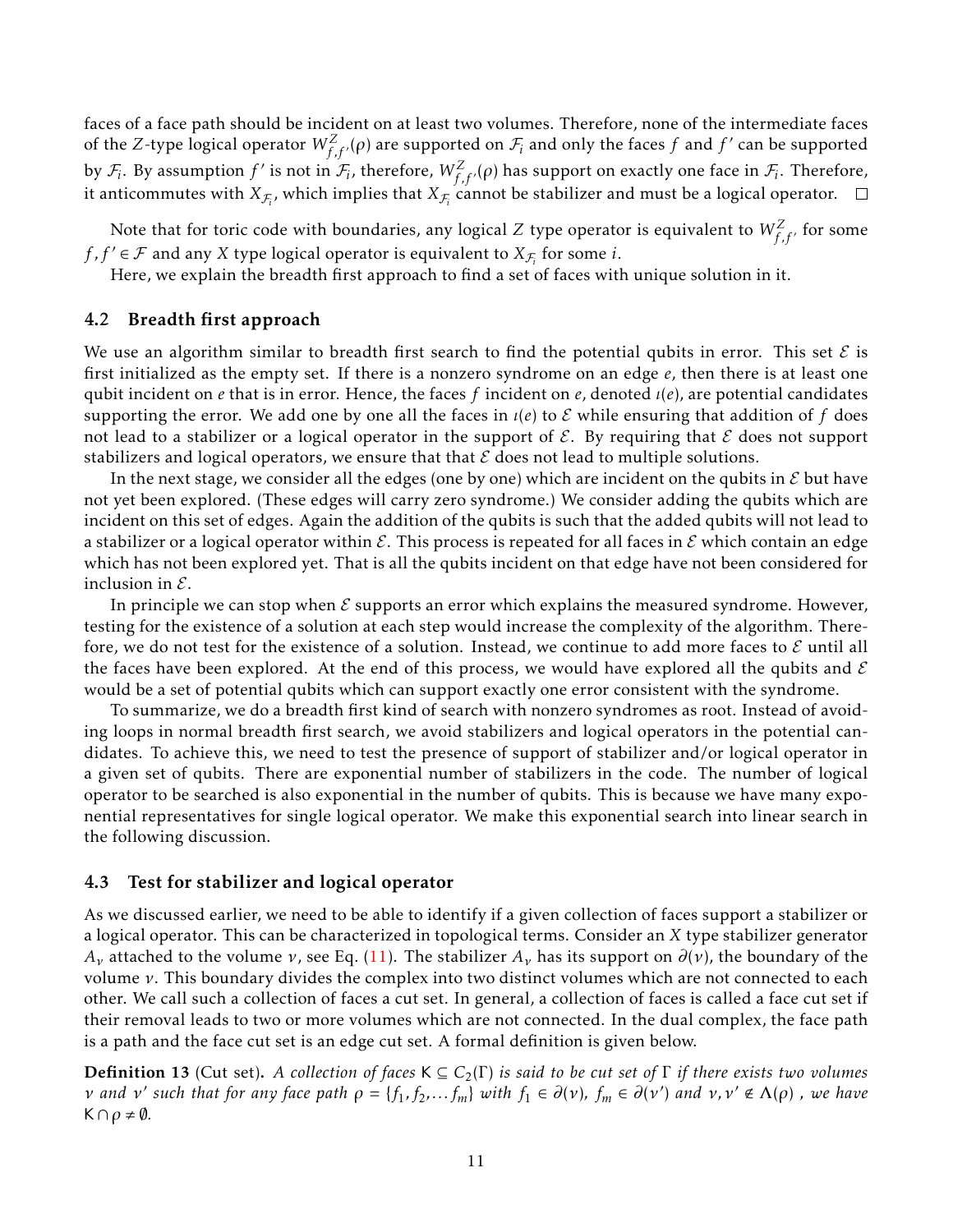

Figure 8: Two different cut sets. The shaded faces constitute the cut set. The volumes *ν* and *ν* ′ are separated by the cut set. The cut set on the left arise from the support, while the one on the right from a logical operator.

Examples of cut sets arising from stabilizer generators and logical operators are shown in Fig 8. The collection of faces *F<sup>c</sup>* being a cut set implies that we have a stabilizer or logical operator with support within *F<sup>c</sup>* .

This suggests that we can test for the presence of a stabilizer or a logical operator in a collection of faces by testing for the presence of a cut set in that collection. The complexity of this test is linear in length of the code.

However, not all stabilizers can be identified by a cut set. Consider the stabilizer  $\prod_{\nu \in C_3} A_{\nu}$ . The support of this stabilizer is given by  $\partial(C_3)$  and it is the set of all faces which are incident on only one volume. The support of this stabilizer encloses all the volumes and it is not a cut set, see Fig.  $7(a)$ .

There are also some logical operators whose support is not cut set. Therefore, we need to be able to determine if a stabilizer or a logical operator is support in  $\mathcal E$  even when they do correspond to a cut set.

Observe that in Fig. 7 when the support of a stabilizer or a logical operator is not a cut set, then the support is a subset of  $\mathcal F$ . This is true in general. For instance, consider a stabilizer whose support is not a cut set. If there is at least one face in the support which is incident on two different volumes *ν* and *ν* ′ , then face is a cut set for *ν* and *ν* ′ .

Lemma 14. *Suppose that M is an X type stabilizer or a logical operator whose support is not a cutset. Then each face in the support of M is incident exactly on one 3-cell. In other words, supp*(*M*)  $\subseteq$  *F*.

*Proof.* First we show that if a support of stabilizer *M* is not a cutset, then supp  $M \subseteq \mathcal{F}$ . If *M* is a stabilizer, then it can be written as a product of volume stabilizers  $A_\nu$ . The support of *M* is  $\partial(A)$ . If  $A \neq C_3(\Gamma)$ , then the support of *M* forms a cutset for a volume  $\nu \in A$  and  $\nu' \notin A$  contradicting that supp(*M*) is not a cutset. Therefore  $M = \prod_{\nu \in C_3(\Gamma)} A_{\nu}$ . Suppose a face *f* is incident on two volumes *ν* and *ν'*. Then  $A_{\nu}A_{\nu}$ has no support on *f*. Therefore *M* does not have support of faces which are incident on two volumes. Alternatively,  $supp(M) \subseteq \mathcal{F}$ .

Now, we show that if *M* is a logical operator for which supp *M* is not a cutset, then supp  $M \subseteq \mathcal{F}$ . Suppose that *M* is a logical operator with supp(*M*) not a cutset. If supp(*M*)  $\subseteq$  *F*, then the lemma holds. Assume therefore, that  $supp(M) \setminus \mathcal{F} \neq \emptyset$ . Suppose  $f \in supp(M) \setminus \mathcal{F}$ , then f is incident on two volumes *ν* and *ν'*. Since, supp(*M*) is not a cutset, there exists some face path  $\rho$  from *ν* to *ν'* such that  $\rho \cap \text{supp}(M) = \emptyset$ . So  $W_{\nu,\nu'}^Z(\rho)$  commutes with *M*. Now  $\rho \cup \{f\}$  is a face cycle. Therefore  $W_{\nu,\nu'}^Z(\rho)Z_f$  commutes with *M*. But since  $f \in \text{supp}\,M$  ,  $Z_f$  anticommutes with  $M$  . Hence  $W_{\nu,\nu'}^Z$  should anticommutes with  $M$  which contradicts our assumption.  $\Box$ 

Now we explain how we detect if such stabilizers and logical operators are supported in a collection of faces. We add dummy volumes on each boundary and construct a new lattice  $\Gamma$  in which the support of every stabilizer or logical operator is a cut set.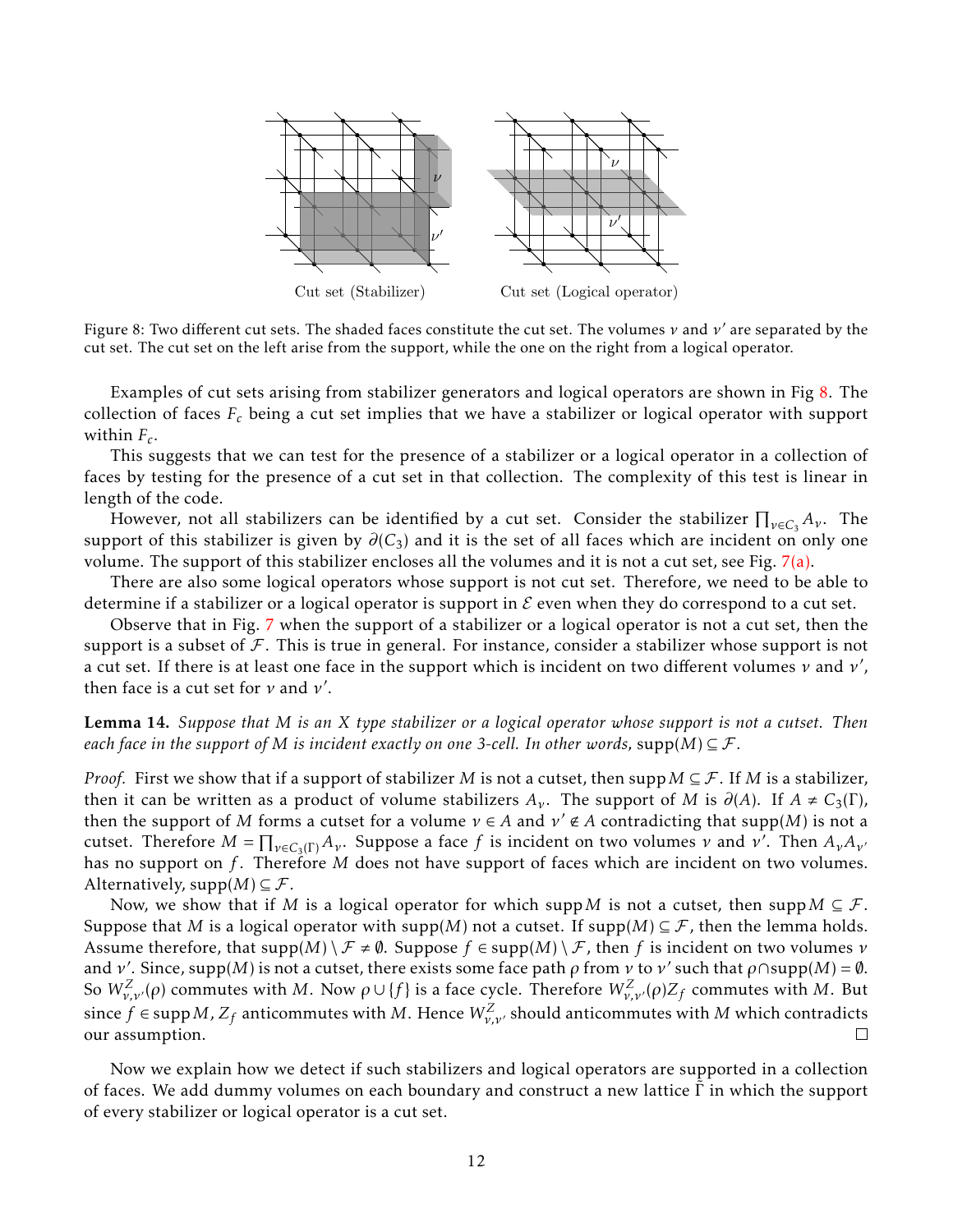

Figure 9: (a) An artificial volume  $ν_1$  is added adjacent to all the shaded faces (b) Another artificial volume  $ν_2$ is added below the shaded faces. (c) Final augmented lattice Γ˜ with all the artificial volumes. One volume per equivalance class of  $\mathcal{F}$ .

Now, we can construct  $\tilde{\Gamma}$  by adding new volumes to  $\Gamma.$  Since  $\mathcal{F}_i$  is the support of a logical operator which is not a cut set and the support of the stabilizer which is not a cut set is  $\mathcal F$ , it is enough to construct new lattice such that  $\mathcal{F}_i$  are cut sets. We can add new volumes  $\bar{\nu}_i$  for each  $\mathcal{F}_i$  such that its boundary is  $\mathcal{F}_i$ . That is  $\partial(\bar{v}_i) = \mathcal{F}_i$ . Fig. 9 shows an example for new volumes and construction of  $\tilde{\Gamma}$ .

From the construction of  $\tilde{\Gamma}$ , we see that every face in  $\tilde{\Gamma}$  is incident on two volumes, at most one of which could be a dummy volume.

Now we can identify the logical operator or stabilizer using the cut set in  $\tilde{\Gamma}$ . The following lemma formalizes this.

Lemma 15 (Cut sets in augmented lattice). *For a 3D toric code with boundaries on* Γ*, a set of faces* E *is a cut set in* Γ˜ *if and only if there exists an nontrivial X type logical operator or stabilizer with support in* E*.*

*Proof.* In Γ the support of any *X* stabilizer or logical operator is the boundary of a collection of volumes *V*. Observe that  $V \subsetneq C_3(\Gamma)$  because  $X_{\partial(V)} = I$  when  $V = C_3(\Gamma)$ . Consider any face path  $\rho$  from a volume  $\nu$ from *V* and another volume  $\nu'$  from  $C_3(\tilde{\Gamma}) \setminus V$ . Let us consider a face path  $f_1, \ldots, f_m$  from  $\nu$  to  $\nu'$  and none of  $f_i$  is from  $\partial(V)$ . Since  $f_1 \notin \partial(V)$  and  $v = v_0 \in V$ , we have  $v_1 \in V$ . In general, if  $v_i \in V$  and  $f_{i+1} \notin \partial(V)$ , then  $v_{i+1} \in V$ . Thus we get  $v' \in V$  because all  $f_i \notin \partial(V)$ . This contradicts our assumption that  $v' \notin V$ . Hence any stabilizer or logical operator support will be a cut set.

Now consider any cutset *F<sup>c</sup>* . Pick any volume *ν*. Let *V* be the collection of volumes each of which is connected to *ν* by a face path  $\rho$  such that  $\rho \cap F_c = \emptyset$ . This implies  $\partial(V) \subset F_c$ . The set  $V \neq C_3(\tilde{\Gamma})$  because  $F_c$  is a cut set. Q *<sup>v</sup>*∈*<sup>V</sup> X∂*(*v*) is a logical operator or stabilizer because each *X∂*(*v*) is a logical operator or stabilizer. Hence for any cutset  $F_c$ , there exists a stabilizer with support within  $F_c$ .  $\Box$ 

Lemma 15 will enable us to check if a stabilizer or logical operator is supported in a given set of faces. We summarize the algorithm to find the potential support of error in the follwoing algorithm 1,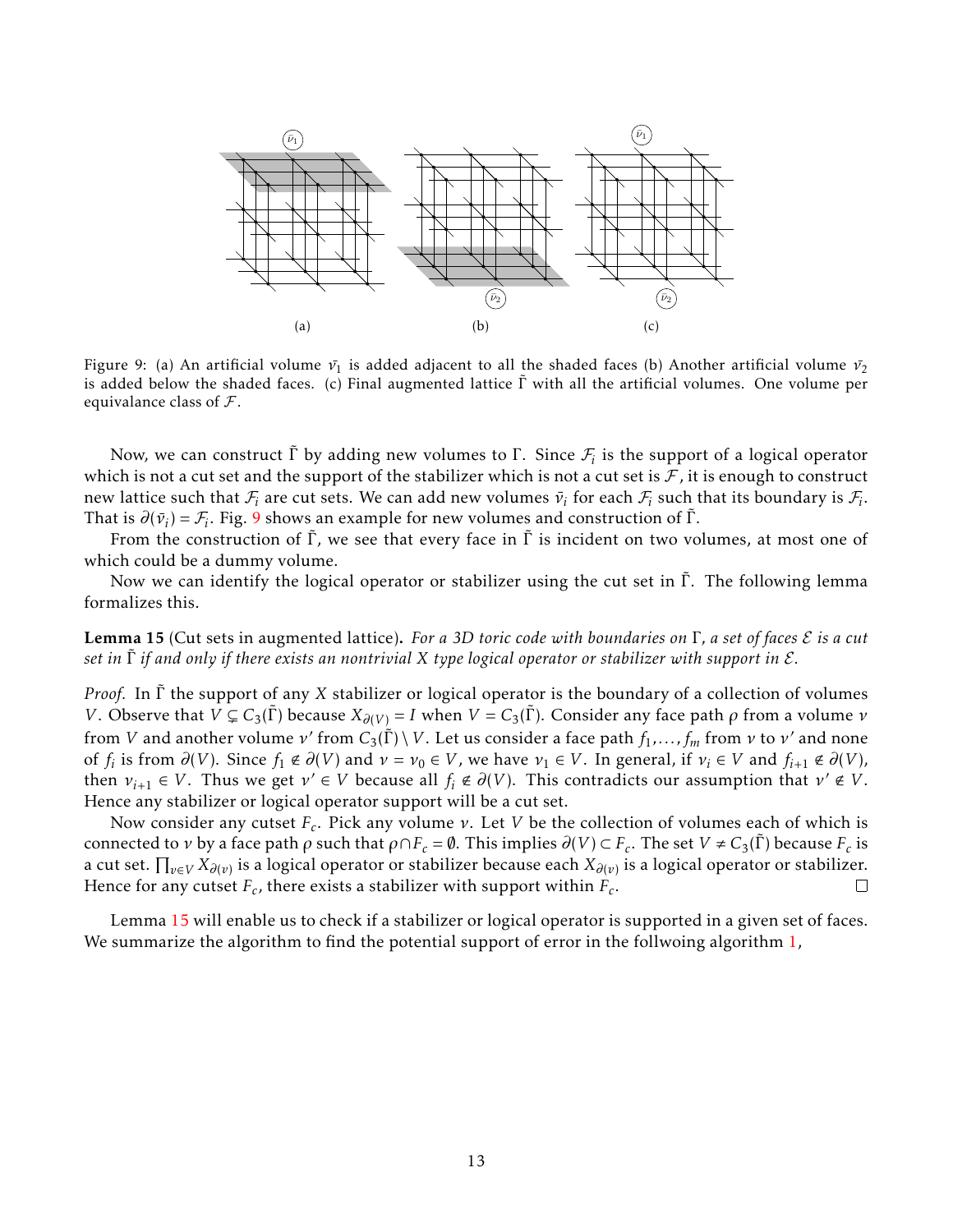### Algorithm 1 Identifying potential qubits in error for toric codes with boundaries

Input: A 3D complex Γ, collection of edges *S<sup>E</sup>* carrying nonzero syndrome.

**Output:** Collection of faces  $\mathcal{E} \subseteq C_2(\Gamma)$  such that there exists  $\mathcal{E}' \subseteq \mathcal{E}$  and  $\partial(\mathcal{E}') = S_E$ 

- 1: Construct  $\tilde{\Gamma}$  by adding dummy volumes  $\bar{v}_i$  with  $\partial(\bar{v}_i) = \mathcal{F}_i$  where  $\mathcal{F}_i$  is a equivalence class obtained from Eq.  $(16)$ .
- 2: Initialize the boundary as  $B = S_E$ ,  $\mathcal{E} = \emptyset$  and mark all faces as unexplored.
- 3: while there exist unexplored faces do
- 4:  $B' = \emptyset$  {Boundary for next stage}
- 5: for all unexplored faces *f* incident on the boundary *B* do
- 6: Mark the face *f* as explored.
- 7: **if** the set  $\mathcal{E} \cup \{f\}$  is not a cut set in  $\Gamma$  then

8: Update 
$$
\mathcal{E} = \mathcal{E} \cup \{f\}
$$
 {f is a potential qubit in error}

- 9: Update  $B' = B' \cup \partial(f)$
- 10: end if
- 11: end for

12:  $B = B' \setminus B$ 

- 13: end while
- 14: Return  $\mathcal E$  and exit

In line 7 of Algorithm 4 we need a method to test whether a set of faces  $\mathcal E$  is a cut set or not. If  $\mathcal E$  is a cutset, then every volume *ν* is reachable from any other volume *ν* ′ through faces not in E. The complexity of this step is *O*(|*C*2(Γ)|). In other words it is linear in the number of qubits. It is same as the error trapping algorithm used for detecting closed volumes in [15].

The set of faces returned by Algorithm 1 satisfy the following properties.

Lemma 16. *Let* E *be the set of faces returned by Algorithm 1. Then the following properties hold (a)* If A is a nonempty collection of faces such that  $X_A$  is a stabilizer or a logical operator, then  $A \not\subseteq \mathcal{E}$ . *(b)* If any face  $f \notin \mathcal{E}$ , then  $\mathcal{E} \cup \{f\}$  supports a stabilizer or a logical operator  $X_B$  where  $B ⊆ \mathcal{E} \cup \{f\}$ .

*Proof.* First let us prove (a). Assume  $X_A$  be a stabilizer and  $A \subset \mathcal{E}$ . Let f be the last face added to  $\mathcal E$  from the set A. While adding f, let the set of erasures be  $\mathcal{E}'$ . Hence we have  $\mathcal{E}' \subset \mathcal{E}$ . The face f will not be added to  $\mathcal{E}'$  because  $f \cup \mathcal{E}'$  is a cutset by Lemma 15. Thus  $f$  will not be present in  $\mathcal{E}$ . Therefore we cannot have a stabilizer of a logical operator  $X_A$  with  $A \subset \mathcal{E}$ .

Next we prove (b). From Algorithm 1, we do not add a face f to  $\mathcal E$ , only if f along with a subset of E (set of faces in E while checking the cutset for  $\mathcal{E} \cup \{f\}$ ) is a cutset. This implies that for any face  $f \notin \mathcal{E}$ , *f* ∪  $E$  is a cutset. This proves (b).  $\Box$ 

### 4.4 Finding the unique solution

From Algorithm 1, we obtain a collection of faces E which support an error *E* such that *∂E* is the nonzero syndrome. Now we show how to find supp( $E$ ). First, we show that the existence of a solution within  $E$ and then show that it is unique.

**Theorem 17.** Let  $S_E$  be the support of nonzero syndrome input and  $\mathcal E$  be the set of faces returned by Algorithm 1. *Then, there exist a unique set of faces*  $\hat{\mathcal{E}} \subseteq \mathcal{E}$  *such that*  $\partial(\hat{\mathcal{E}}) = S_E$ .

*Proof.* Suppose that  $\mathcal{E}'$  is a set of faces such that  $\partial \mathcal{E}'$  is  $s_E$  the boundary observed. If  $\mathcal{E}'$  is not a subset of  $\mathcal{E}$ , then there exists some f in  $\mathcal{E}'\setminus\mathcal{E}$ . Since this face was not added to  $\mathcal{E}$ , then it means that  $\mathcal{E}\cup\{f\}$  supports a stabilizer or a logical operator. Let the support of this operator be  $A \cup \{f\}$  Thus the boundary of *f* is same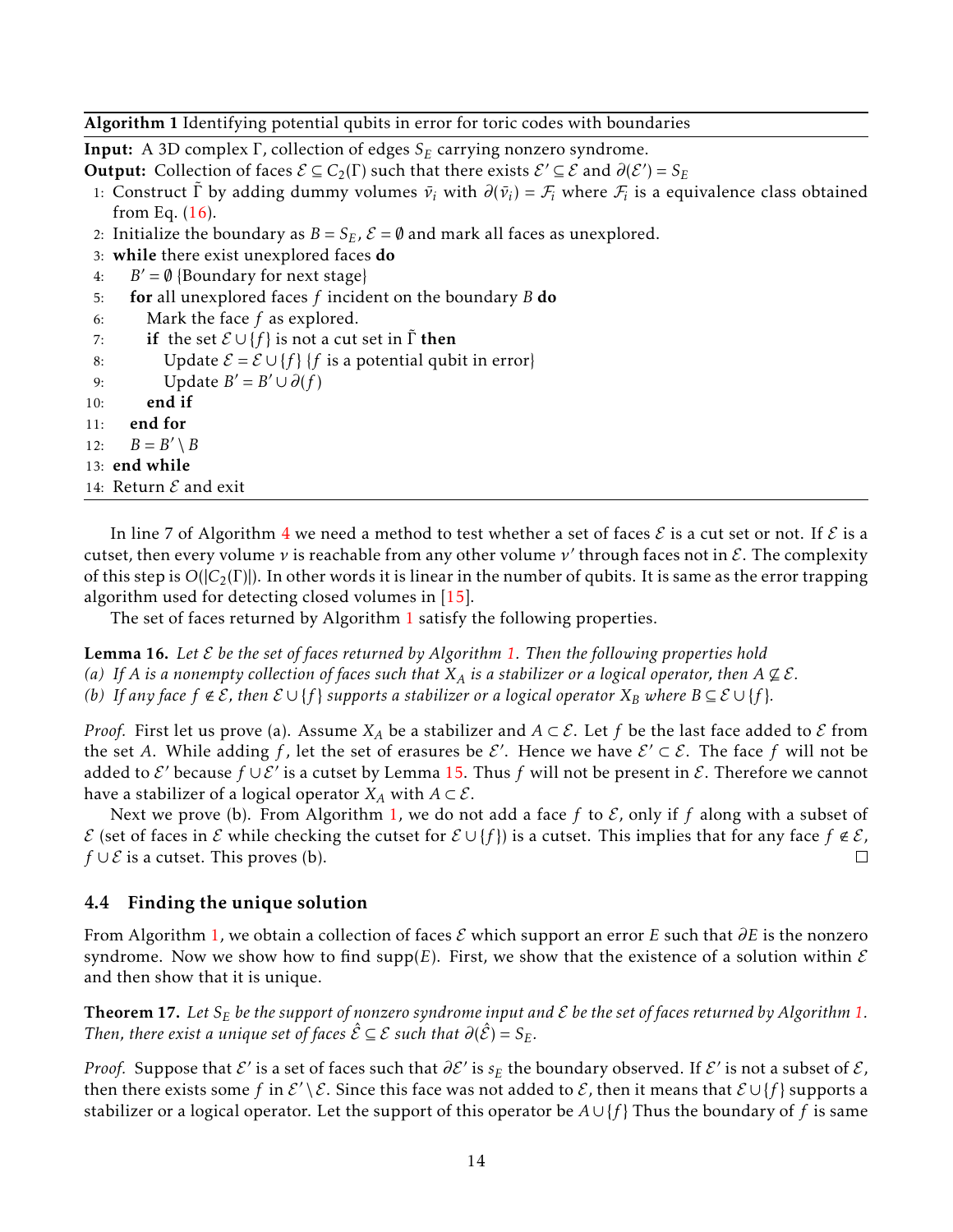as the boundary of A. We can replace f in  $\mathcal{E}'$  by  $A \subseteq \mathcal{E}$ . Thus we can obtain another set  $\mathcal{E}''$  which does not have the face f . We repeat this process with  $\mathcal{E}''$  until its support is entirely in  $\mathcal{E}$ . At which point we have a set  $\hat{\mathcal{E}} \subseteq \mathcal{E}$  whose boundary is the observed syndrome  $S_E$ . This shows that there exists a solution in  $\mathcal{E}$ .

If there exists another solution  $\hat{\mathcal{E}}' \subseteq F$  such that  $\hat{\mathcal{E}}' = S_E$ , then  $X_{\hat{\mathcal{E}}}X_{\hat{\mathcal{E}}'}$  has zero syndrome. Therefore, it must be a stabilizer or a logical operator with support  $\hat{\mathcal{E}}\Delta\hat{\mathcal{E}}'$ , where  $\Delta$  is the symmetric difference of sets. Now,  $\hat{\mathcal{E}} \Delta \hat{\mathcal{E}}' \subset \mathcal{E}$ . However, this contradicts Lemma 16 which claims that  $\mathcal E$  does not support a stabilizer or logical operator. П

Now finding the unique solution from the available support is the task to be solved. One can think of the set  $\mathcal E$  as a set of erasures and sovle a system of linear equations. Alternatively, we can estimate this iteratively using the peeling decoder used for classical codes, for instance see [7, 15]. For completeness, we give the algorithm adapted to our perspective, see Algorithm 2.

In general, when we using peeling to correct for erasures, it can fail to give a unique solution when the set of erasures supports a stabilizer or logical operator. Peeling also fails in the sense, it cannot proceed further, when every check involves two or more erased qubits. This problem can lead to a decoding failure in our algorithm as well.

A third case of decoder failure which occur due to the presence of Klein bottle-like structure as was observed in [9, 15]. We conjecture that the occurrence of such patterns will be rare because we do not consider an arbitrary erasure pattern but one which is initiated from the nonzero syndromes.

Since the algorithm finds the nearest faces first, we claim that Klein bottle-like structure is a rare case which happens only for specific syndrome patterns. In such cases we can either solve the system of linear equations or declare decode failure. Another way to solve this is to freeze an arbitrary face to be not in error and then continue peeling. There is a chance that we have frozen the actual error to be not in error which does not clear the non zero syndromes. We can repeat the algorithm to clear such cases or declare decoder failure. In our case, we have declared decoder failure.

#### Algorithm 2 Peeling for toric codes with boundaries [15]

Input: A 3D lattice Γ, a collection of edges *S<sup>E</sup>* which is the support of non zero syndrome and a collection of faces of possible error positions  $\mathcal{E}$ .

**Output:** A collection of faces  $\hat{\mathcal{E}} \subset \mathcal{E}$  such that  $\partial(\hat{\mathcal{E}}) = S_E$ . { $X_{\hat{\mathcal{E}}}$  gives the same syndrome as  $S_E$ .}

- 1:  $B = S_E$  {Nonzero syndromes}
- 2: Initialize the error estimate support  $\hat{\mathcal{E}} = \emptyset$ .
- 3: while there exists an edge *e* in Γ which is incident on exactly one face *f* in E do
- 4: if the edge *e* is in *B* then
- 5: Update  $\hat{\mathcal{E}} = \hat{\mathcal{E}} \cup \{f\}$
- 6: Update the nonzero syndrome  $B = B \triangle \partial(f)$
- 7: end if
- 8: Update  $\mathcal{E} = \mathcal{E} \setminus \{f\}$
- 9: end while

10: if  $B = \emptyset$  then{All nonzero syndromes are cleared }

- 11: Return  $\tilde{\mathcal{E}}$ .
- 12: else
- 13: Return Decoder failure
- 14: end if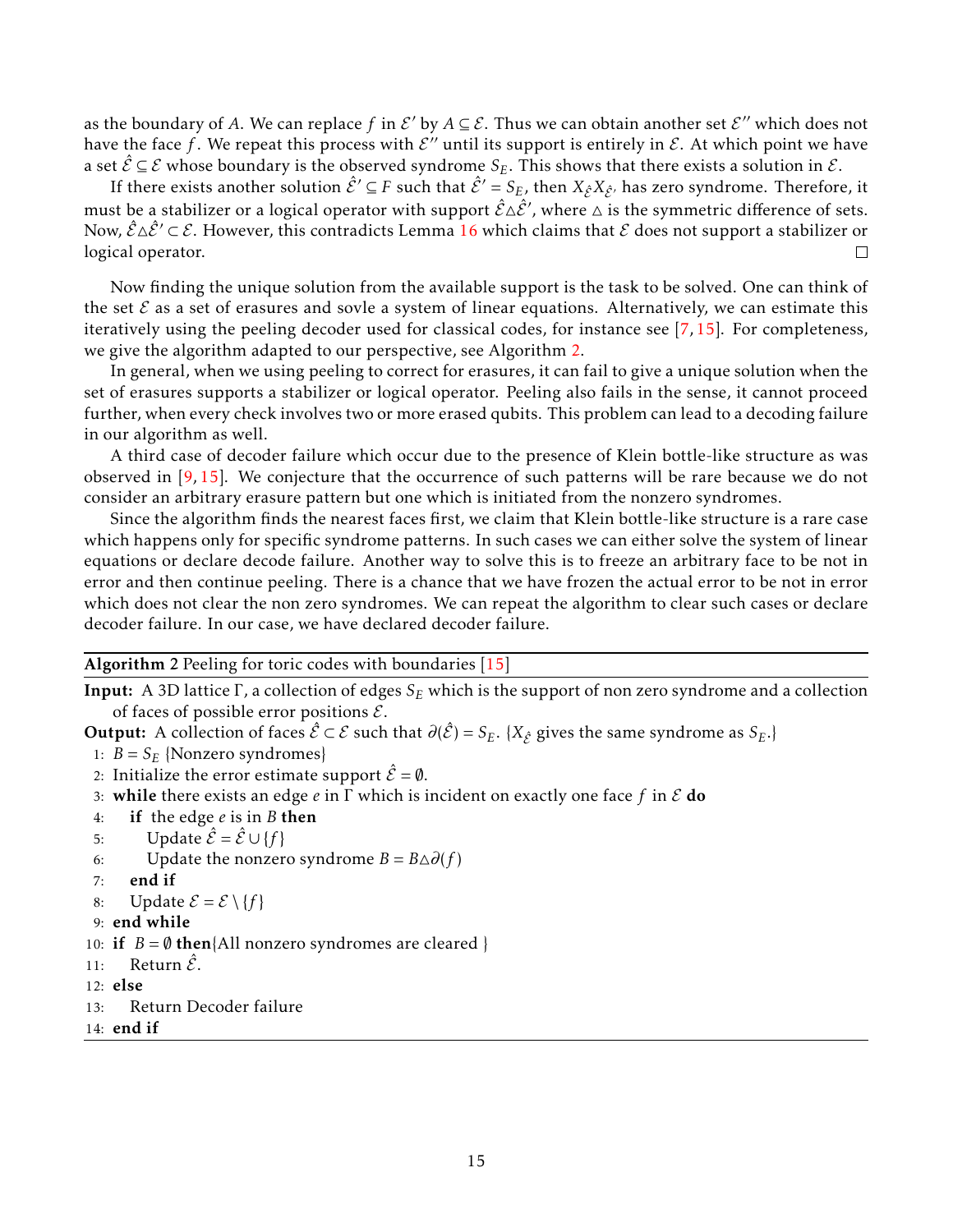## 4.5 Putting all the pieces together

Now, we summarize the decoding algorithm for toric codes with boundaries. Given the syndromes, first we find a set of faces  $\mathcal E$  such that there exists a unique solution within  $\mathcal E$  explaining the observed syndrome. Then we treat the set  $\mathcal E$  as erasures and estimate the unique solution using erasure decoding algorithm. This method is summarized in Algorithm 3.

|  | Algorithm 3 Decoding 3D toric codes with boundaries |  |  |  |  |
|--|-----------------------------------------------------|--|--|--|--|
|--|-----------------------------------------------------|--|--|--|--|

```
Input: 3D lattice Γ, collection of edges SE with nonzero syndrome.
Output: Collection of faces \hat{\mathcal{E}} such that \partial(\hat{\mathcal{E}}) = E1: Find potential qubits in error using Algorithm 1 with S_E as input and obtain \mathcal{E}.
 2: Estimate \hat{\mathcal{E}} using Algorithm 2 with \mathcal{E} and \mathcal{S}_E as inputs.
 3: if \hat{\mathcal{E}} \neq \emptyset then
 4: Return \hat{\mathcal{E}} and exit.
 5: else
 6: Report decoder failure and exit.
 7: end if
```
This concludes our discussion on toric codes with boundaries. We next study 3D codes without boundaries.

# 5 Decoding 3D toric codes with periodic boundaries

In this section, we consider decoding bit flip errors on 3D toric codes on lattices with periodic boundary conditions. For clarity of presentation, we restrict our attention to the case when the code is periodic in all three directions. Such a code encodes three logical qubits.

Recall that in Section 3, we had identified four pieces in the design of the decoding algorithm. We begin by exploring the neighbourhood of the nonzero syndromes to try and explain the syndrome that we observed. Then we try to freeze errors on certain qubits. More precisely, we freeze a qubit *f* if it along with  $\mathcal{E}$ , the potential qubits that have been explored, supports a stabilizer or a logical operator. This required us to test for the presence of a cutset in E ∪ {*f* }. This is the step that fails for codes with periodic boundary conditions. It only fails for certain nontrivial logical *X* operators and not the *X* stabilizers. Consider the logical operator shown in Fig.  $10(a)$ . The support of this operator is not a cut set. Since any two volumes *ν* and *ν* ′ can be connected by a face path which no support in the logical operator. Similarly, all the three *X* logical operators there exists one or more equivalent logical operators which do not correspond to a cut set.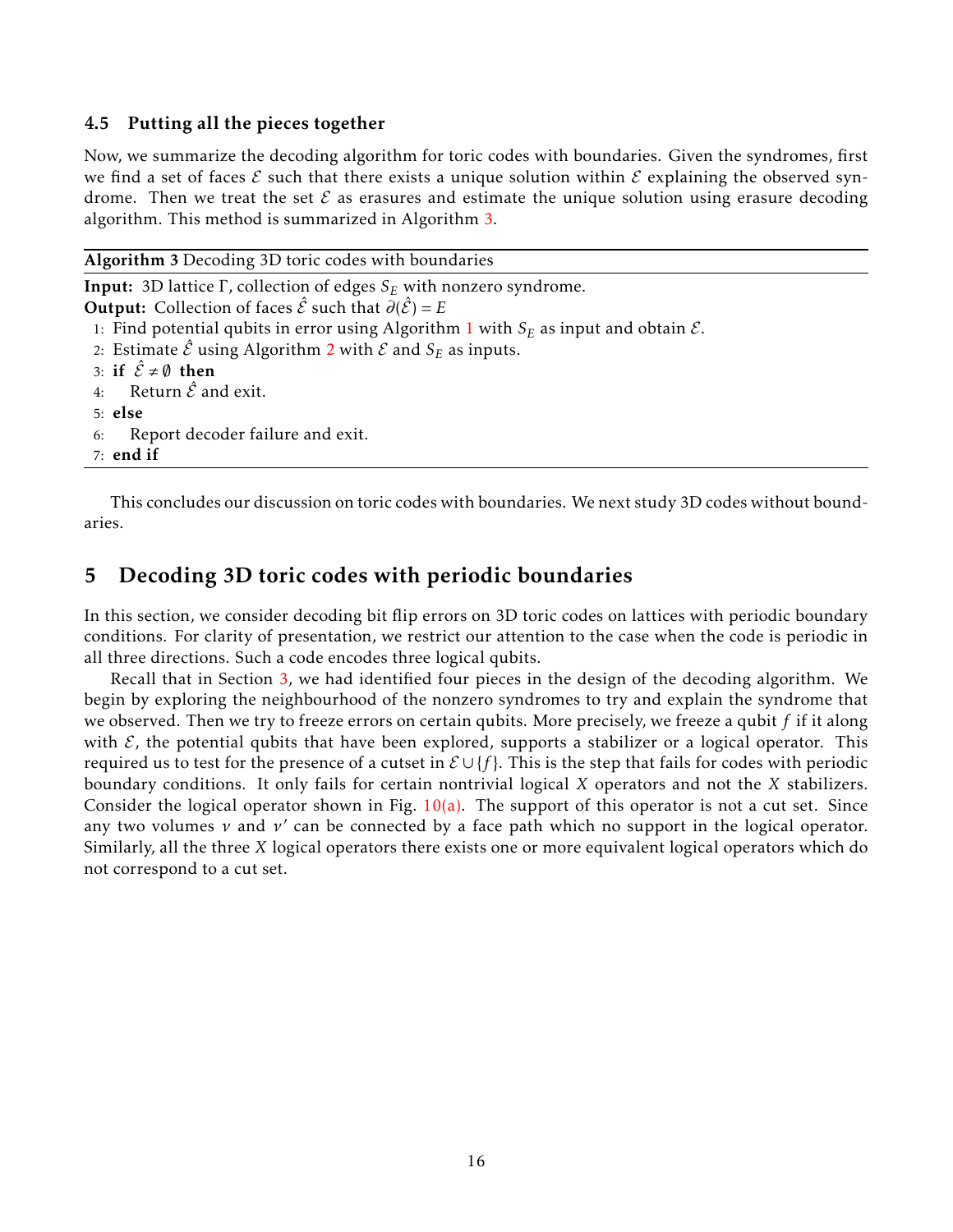

Figure 10: (a) An *X* logical operator L which is not a cutset. Any pair of volumes *ν* and *ν* ′ are connected by a face path not intersecting with supp( $\mathcal L$ ). (b) By adding an artificial boundary  $\mathcal X$  (blue faces) the support of the logical operator becomes a cut set along with X. Observe now that any face path between *ν* and *ν* ′ intersects with X or the support of  $\mathcal{L}$ .

To overcome this problem, we could add artificial boundaries ensuring that the support of every logical operator is a cutset. In Fig. 10, we illustrate for the logical operator  $X_L$  where  $L = \text{supp}(X_L)$ . Here, we have added an artificial boundary X. Note that X is not a cut set. This implies that X cannot contain the support of a stabilizer. Now, the support of the logical operator  $X_L$  and  $\mathcal X$ , i.e.  $L\cup\mathcal X$ , is a cut set. With this modification, the supports of *X* stabilizers are still cut sets as before.

However, there remain other logical operators which do not correspond cut sets with  $\mathcal{X}$ . This is illustrated in in Fig. 11.



Figure 11: Figure shows another logical operator which is not a cut set with an artificial boundary shown in Fig.  $10(a)$ .

So we extend the artificial boundary. Specifically, we take this to be the union of the supports of all the independent *X* type logical operators. In other words,

$$
\mathcal{X} = \cup_i \operatorname{supp}(\overline{X}_i) \tag{18}
$$

This is illustrated in Fig. 12. However, this is not yet a complete solution. For a logical operator *XL*, where *L* ⊆  $X$ , then *L* ∪  $X$  will not be a cut set. We avoid this situation by not considering the qubits in  $X$  while exploring. In other words, we do not add qubits in  $\mathcal X$  to  $\mathcal E$ . What this ensures is that if a solution exists in  $\mathcal E$ , it will be unique.

However, the algorithm is not yet complete. For instance, if the original error is restricted to  $\mathcal{X}$ , then  $\mathcal E$  does not contain a solution. We address this by decoding on  $\mathcal X$  separately at the end. We will show that this resolves any other problems created due to the addition of boundaries and/or not considering  $\mathcal X$  in the initial exploration.

We use the toric code defined on arbitrary lattice and encodes three logical operators. Logical *X* corresponds to non trivial plane and logical *Z* operators corresponds to a non trivial face cycle in all three directions. Test for a logical operator is not same as that of codes with boundaries. The same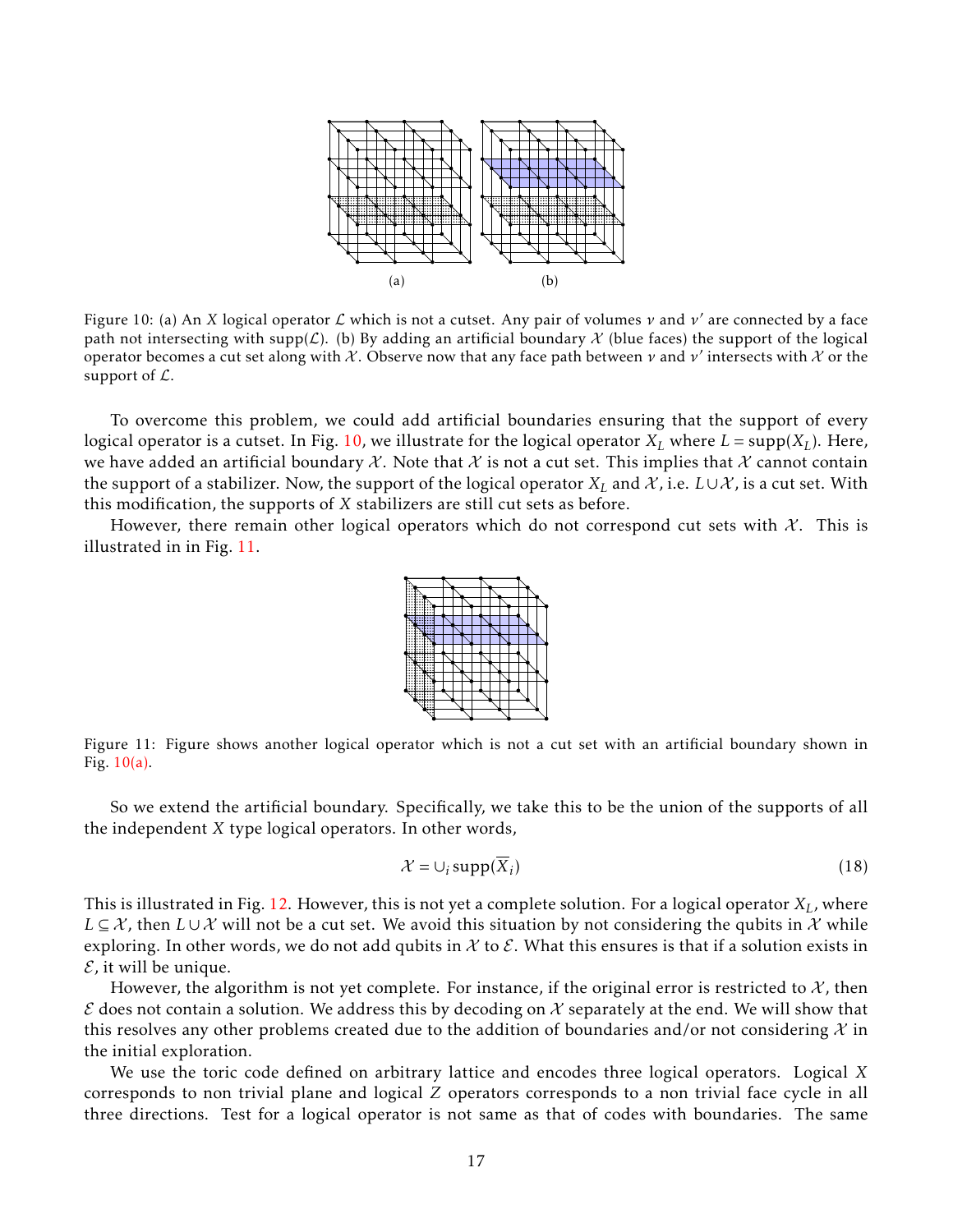procedure of breadth first search approach can be used to find the potential qubits in error. But to test for stabilizer and logical operator we use a different approach which we discuss in the next section.

### 5.1 Finding a potential set of qubits that can explain the syndrome

For toric codes with periodic boundaries, the augmented lattice  $\Gamma$  is same as  $\Gamma$  because of the absence of the faces with degree one. In case of toric codes with boundaries, the stabilizer  $\prod_{v\in C_3} A_v$  did not correspond to a cut set in  $\Gamma$ . So we had to test for it separately. In the present case,  $\prod_{v \in C_3} A_v = I$  and it does not to be tested separately. All stabilizers correspond to cut sets.

Since the stabilizer  $\prod_{\nu\in C_3}A_{\nu}=I$ , we can have all stabilizer identified by a cut set. Formally we can state this in the following lemma.

## Lemma 18 (Stabilizer cut set). *For 3D toric code on a lattice* Γ *with periodic boundary conditions, the collection*  $\delta$  *of faces F<sub>c</sub> is a cut-set for*  $\Gamma$  *if and only if a nontrivial stabilizer is supported in F<sub>c</sub>.*

*Proof.* Since any nontrivial stabilizer can be written  $X_{\partial(V)} = \prod_{v \in V} X_{\partial(v)}$  for some  $V \subsetneq C_3(\Gamma)$ .  $V \neq C_3(\Gamma)$ . So for any two volumes  $\nu$  from  $V$  and  $\nu'$  from  $C_3(\Gamma) \setminus V$ , any face path  $\rho$  between  $\nu$  and  $\nu'$  must have nonempty overlap with  $\partial(V)$ . Hence support of a stabilizer is a cutset.

If  $F_c$  is a cutset in  $\Gamma$ , then we can get a collection of volumes *V* such that  $\partial(V) \subset F_c$ . For a collection of volumes *V* in Γ, we have *∂*(*V*) is a support of stabilizer. Hence we have a support of stabilizer *∂*(*V*) ⊂ *Fc* .  $\Box$ 

As mentioned some logical operators of these toric codes do not form a cut set. To make the support of every logical operator a cut set, we shall add artificial boundaries. We formally explain this concept of artificial boundary in the following discussion. Denote by  $L$  the set of logical qubits encoded by the toric code.

Definition 19 (Artificial boundary). *For a 3D toric code, the artificial boundary* X *is defined as as a set of faces in C*2(Γ) *that contains the support of all the logical X-type operators but does not contain the support of a stabilizer.*

$$
\mathcal{X} = \bigcup_{i \in \mathcal{L}} \text{supp}(\bar{X}_i^r),\tag{19}
$$

where  $\bar{X}^r_i$  is a representative of  $\bar{X}_i$ .

If we allow X to contain the support of a stabilizer, then for all faces  $f \in C_2(\Gamma)$  we have  $\mathcal{X} \cup \{f\}$  as a cut set and no face will be added to  $\mathcal{E}$ . Thus  $\mathcal{E}$  will remain empty and the decoding algorithm will not work. For this reason we do not include the support of a stabilizer in X. The existence of such a X can be shown as follows.

Lemma 20 (Existence of artificial boundary). *The boundary* X *as defined in Eq.* (19) *exists.*

*Proof.* Consider the set  $\mathcal{X}' = \bigcup \mathrm{supp}(\bar{X_i}^{r'})$  such that there exists a stabilizer  $X_S$  with support on  $S \subset \mathcal{X}$ . *i*∈L We claim that we can always construct an artificial boundary X based on Definition 19.

Take a logical operator  $\bar{X}^{r'}_i$ *f'* such that *T* = supp( $\bar{X_j}^{r'}$ )∩*S* ≠ Ø. Starting from *i* = 1, for all logical operators if  ${\rm supp}({\bar{X_i}^{r'}}) \cap T \neq \emptyset$ , then update  $T={\rm supp}({\bar{X_i}^{r'}}) \cap T.$  Repeat this for all independent logical operators  $\bar{X_i}$ in a sequence. Now, for each logical operators  $\overline{X}_i$ , if supp( $\overline{X_i}^{r'}$ ) ∩  $T \neq \emptyset$ , then set the new representative  $\overline{X}_i^r$  as  $\overline{X}_i^{r'} X_S$  otherwise  $\overline{X}_i^r = \overline{X}_i^{r'}$ . Then the new operators  $\overline{X}_i^r$  has support in  $\mathcal{X}'$  but none of them are supported on  $T.$  Thus,  $\mathcal{X} = \bigcup$ *i*∈L  $\sup p(\bar{X_i}^r)$  is a proper subset of  $\mathcal{X}'$  and not supported in *T*. Since *T* ⊆ *S* and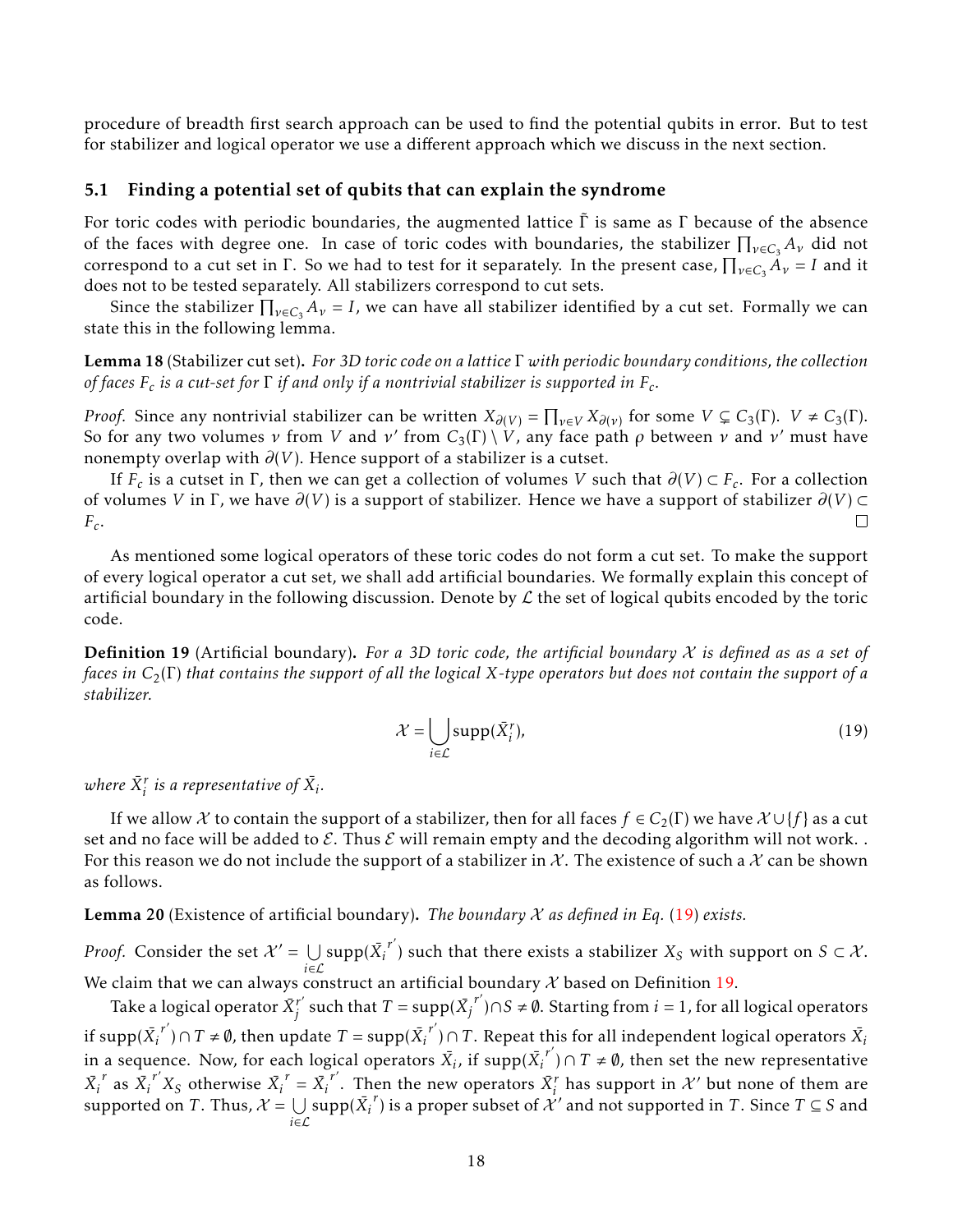

Figure 12: Two examples of X for a toric code which encodes 3 logical qubits. Observe that X is not a cutset in  $\Gamma$ . The shaded faces shows the faces in  $X$ .

 $T \nsubseteq \mathcal{X}$ , it follows that  $\mathcal X$  does not contain the stabilizer  $X_S$ . We can repeat this process till all stabilizers in the support of the artificial boundary are removed. Thus we can always find an artificial boundary  $\mathcal{X}$ . as defined in definition 19.  $\Box$ 

Note that this artificial boundary is not unique. See Fig. 12 for examples of artificial boundary satisfying the conditions in Definition 19.

Also for any artificial boundary  $\mathcal X$  and for any single qubit logical operator  $\bar{X_i}$  , we have an equivalent operator  $\bar{X}_i$  such that supp  $\bar{X}_i^r \subset \mathcal{X}$  and  $\bar{X}_i = \bar{X}_i^r X_S$  where  $X_S$  is a X-type stabilizer with support *S*. For any set of faces *F*, if there exists a logical operator supported by *F*, then *F* combined with  $\chi$  will support a stabilizer.

Recall that using Lemma 18 we can check for the presence of a stabilizer in a subset of faces  $\mathcal{E}$ . Now we check for the presence of a logical operators in E by testing for the presence of a cut set in  $E \cup \mathcal{X}$ . The following lemma proves this formally.

Lemma 21 (Detecting logical operators outside X). *Let* Γ *be a 3D toric code and* X *be an artificial boundary* as in Eq. (19) and  ${\cal E}$  be some collection of faces such that  ${\cal E} \cap {\cal X}=\emptyset$ . Let  $\bar{X_i}$  be any logical operator such that  $\sup$ p $\bar{X}_i \subseteq \mathcal{E}$ *. Then,*  $\mathcal{E} \cup \mathcal{X}$  *is a cutset in*  $\Gamma$ *.* 

*Proof.* From the definition of  $\mathcal X$  as given in Eq. (19), we see that there exists an  $X$  logical operator  $\tilde X_i$  that is equivalent to  $\bar{X}_i$  which is supported in  $\mathcal{X}$ . The equivalence of  $\bar{X}_i$  and  $\tilde{X}_i$  implies that  $X_S=\tilde{X}_i\bar{X}_i$  is a  $s$ tabilizer. Further,  $S \subseteq \text{supp}(\bar{X}_i) \cup \text{supp}(\tilde{X}_i)$ . By assumption,  $\text{supp}(\bar{X}_i) \subseteq \mathcal{E}$  and  $\text{supp}(\tilde{X}_i) \subseteq \mathcal{X}$  and Eq. (20) follows.

$$
S \subseteq \mathcal{X} \cup \mathcal{E} \tag{20}
$$

From Lemma 18 and Eq. (20),  $\mathcal{X} \cup \mathcal{E}$  is a cutset in  $\Gamma$ .

For a logical operator with support within  $\mathcal X$ , Lemma 21 cannot be used. The proof assumes that the combination of logical operators will yield a nontrivial stabilizer which is not true if the logical operator is entirely in  $X$ .

From Lemmas 18 and 21, by checking for cut set in  $\mathcal{X} \cup \mathcal{E}$ , we can identify and remove the presence of logical operators and stabilizers from  $\mathcal E$  except for logical operators within  $\mathcal X$ . Therefore, adding the qubits in X to E would lead to multiple solutions in E. To avoid this we do not add faces from X to E. We correct the errors in X separately. We give the algorithm for clearing the errors in  $C_2(\Gamma) \setminus \mathcal{X}$  below.

 $\Box$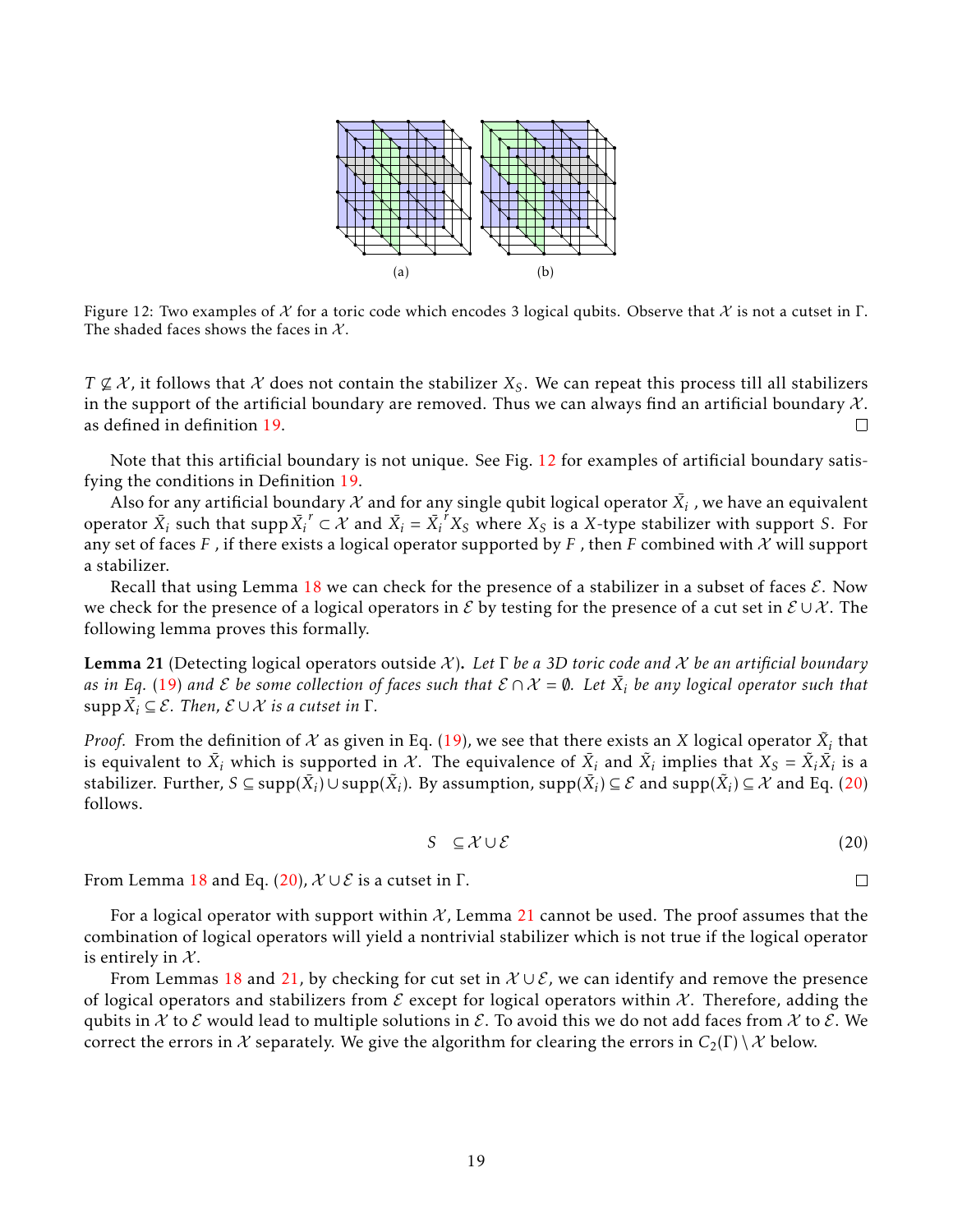Algorithm 4 Exploring potential qubits in error for toric codes with periodic boundaries

Input: A 3D complex Γ, collection of edges *S<sup>E</sup>* carrying nonzero syndrome and an artificial boundary X as given in Eq.  $(19)$ .

**Output:** Collection of faces  $\mathcal{E} \subseteq C_2(\Gamma) \setminus \mathcal{X}$  such that there exists  $\mathcal{E}' \subseteq \mathcal{E} \cup \mathcal{X}$  and  $\partial(\mathcal{E}') = S_E$ 

1: Initialize the boundary as  $B = S_E$ ,  $\mathcal{E} = \emptyset$  and mark all faces as unexplored.

- 2: **while** there exist unexplored faces in  $C_2(\Gamma) \setminus \mathcal{X}$  do
- 3:  $B' = \emptyset$  {Boundary for next stage}
- 4: **for** all unexplored faces  $f \in C_2(\Gamma) \setminus \mathcal{X}$  incident on the boundary *B* do
- 5: Mark the face *f* as explored.

6: if the set  $\mathcal{X} \cup \mathcal{E} \cup \{f\}$  is not a cut set in  $\Gamma$  then

```
7: Update \mathcal{E} = \mathcal{E} \cup \{f\} { f is a potential qubit in error}
```
8: Update  $B' = B' \cup \partial(f)$ 

9: end if

10: end for

11:  $B = B' \setminus B$ 

12: end while

13: Return 
$$
\mathcal{E}
$$
 and exit

Lemma 22. *Let* E *be the set of faces returned by Algorithm 4. Then the following properties hold*

- *(a)* If *A is a nonempty collection of faces such that*  $X_A$  *is a stabilizer, then*  $A \not\subseteq E \cup X$ *. If*  $X_A$  *is a logical operator and*  $A \nsubseteq \mathcal{X}$ *, then*  $A \nsubseteq \mathcal{E} \cup \mathcal{X}$ *.*
- *(b)* If any face  $f \notin E \cup X$ , then  $X \cup E \cup \{f\}$  supports a stabilizer or a logical operator  $X_B$  where  $B ⊆ E \cup \{f\}$  and  $f \in B$ *.*

*Proof.* The proof is similar to that of Lemma 16.

The previous algorithm gives a potential set of qubits which can explain the measured syndrome. Our next task is to find the qubits in  $\mathcal E$  which are in error. This we address in the following section.

### 5.2 Projecting the error to the boundary  $\mathcal X$

We now show the existence of a solution in  $\mathcal{X} \cup \mathcal{E}$  so that after peeling along  $\mathcal{E}$ , the error pattern has been projected to X. Later we can find the remaining part of error which is projected to X.

**Theorem 23.** Let  $S_E$  be the support of syndrome and  $\mathcal E$  the set of faces returned by Algorithm 4.

- *(a)* Existence: There exists a set of faces  $\hat{\mathcal{E}}$  ⊂  $\mathcal{E} \cup \mathcal{X}$  such that  $\partial(\hat{\mathcal{E}}) = S_E$ .
- *(b)* Uniqueness: If there are two sets of faces  $\hat{\mathcal{E}}_1, \hat{\mathcal{E}}_2 \subset \mathcal{E} \cup \mathcal{X}$  such that  $\partial(\hat{\mathcal{E}}_1) = \partial(\hat{\mathcal{E}}_2) = S_E$ , then  $\hat{\mathcal{E}}_1 \Delta \hat{\mathcal{E}}_2 \subset \mathcal{X}$ . In *other words*  $\hat{\mathcal{E}}_1 \setminus \mathcal{X} = \hat{\mathcal{E}}_2 \setminus \mathcal{X}$ .
- *Proof.* (a) First part of the proof is similar to that of Lemma 17. We have  $S_E$  as the support of nonzero syndrome due to an *X*-type error with support  $F \subseteq C_2(\Gamma)$ . If  $F \subseteq \mathcal{E} \cup \mathcal{X}$ , then the existence is shown. If *F* ⊈  $E$  ∪  $X$ , then there exists a face  $f \in F \setminus E \cup X$ . By Lemma 22(b),  $f$  is not added to  $E$  because there exists a stabilizer or logical operator with support  $B \subseteq \{f\} \cup \mathcal{E} \cup \mathcal{X}$ . Let  $F' = F \Delta B$ . Then the operator  $X_{F'}$  has the same syndrome as  $X_F$  and it does not have any support on  $f$  . Further,  $F'\setminus\mathcal{E}\cup\mathcal{X}$  is a proper subset of  $F \setminus E \cup X$ . We can repeat this process with  $F'$  until all the faces  $F \setminus E \cup X$  have been removed. At this point we have a solution that is entirely in the support of  $\mathcal{E} \cup \mathcal{X}$ .
- (b) If  $\hat{z}_1$ , and  $\hat{z}_1$  have the same boundary, then  $X_{\hat{\mathcal{E}}_1}$  and  $X_{\hat{\mathcal{E}}_2}$  have the same syndrome. Then  $X_{\hat{\mathcal{E}}_1}X_{\hat{\mathcal{E}}_2}$  must be a stabilizer or a logical operator with support  $\hat{\mathcal{E}}_1\triangle\hat{\mathcal{E}}_2.$  If we have  $\hat{\mathcal{E}}_1$ ,  $\hat{\mathcal{E}}_2\subseteq\mathcal{E}\cup\mathcal{X}$ , then  $\hat{\mathcal{E}}_1\triangle\hat{\mathcal{E}}_2\subseteq\mathcal{E}\cup\mathcal{X}$ which is the support of a stabilizer or a logical operator. If  $\hat{\mathcal{E}}_1 \Delta \hat{\mathcal{E}}_2$  is the support of a stabilizer, then by

 $\Box$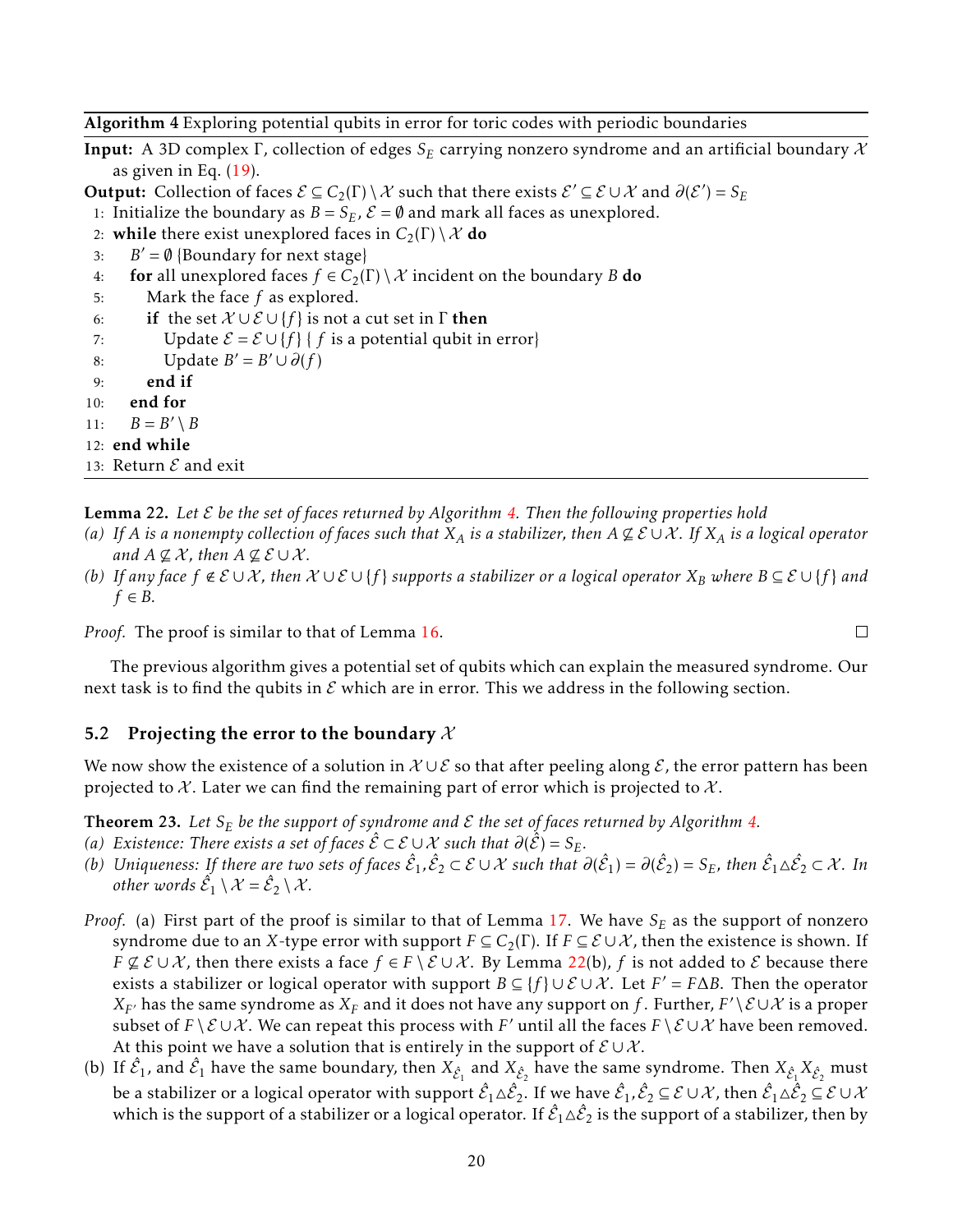Lemma 22,  $\hat{\mathcal{E}}_1\triangle\hat{\mathcal{E}}_2\not\subseteq\mathcal{E}\cup\mathcal{X}$  contradicting our previous conclusion. If  $\hat{\mathcal{E}}_1\triangle\hat{\mathcal{E}}_2$  is the support of a logical operator, then by Lemma 22,  $\hat{\mathcal{E}}_1 \triangle \hat{\mathcal{E}}_2 \subseteq \mathcal{X}$ .

 $\Box$ 

Now, we can find an estimate of the error in  $C_2(\Gamma) \setminus \mathcal{X}$  using the following algorithm. It also makes use of peeling algorithm given earlier. There are some modifications, we give the details below. After the

Algorithm 5 Peeling for toric codes without boundaries

Input: Γ: A 3D lattice, X: an artificial boundary, S<sub>E</sub>: Edges carrying nonzero syndrome, *E*: potential faces in error.

**Output:** A collection of faces  $\hat{\mathcal{E}} \subset \mathcal{E}$  and an updated syndrome  $S_{\mathcal{X}}$  such that there exists a collection of faces  $\mathcal{E}' \subset \mathcal{X}$  and  $\partial(\mathcal{E}') = S_{\mathcal{X}}$  and  $S'_{\mathcal{Y}}$ *E* .

- 1: Initialize the error estimate support  $\hat{\mathcal{E}} = \emptyset$ .
- 2: while there exists an edge *e* which is incident on only one face  $f \in \mathcal{E} \cup \mathcal{X}$  do
- 3: if *e* carries nonzero syndrome then  $\{e \in S_E\}$

4:  $\hat{\mathcal{E}} = \hat{\mathcal{E}} \cup \{f\}$ 

5:  $S_E = S_E \Delta \partial(f)$  { Update syndrome}

```
6: end if
```
7:  $\mathcal{E} = \mathcal{E} \setminus \{f\}$  {R}emove *f* from  $\mathcal{E}$ .

8: end while

9: if nonzero syndromes are cleared in the interior then{  $(S_E \subseteq \cup_{f \in \mathcal{X}} \partial(f))$ 

10: Return  $\hat{\mathcal{E}}$ ,  $S_{\chi} = S_E$  and exit.

11: else

```
12: Return decoder failure
```
13: end if

completion of Algorithm 5, either there is a decoder failure or the error has been projected to  $\mathcal{X}$ . For a valid input, Algorithm 5 will fail if the syndrome has not been projected to  $\mathcal{E}$ . The failure can happen if the error takes the shape of Klein bottle-like structure.

## 5.3 Estimating residual error in  $X$

At this stage the residual error is restricted to  $\mathcal{X}$ . We can estimate this error, using the same ideas as outlined before in Section 3. By design  $\mathcal X$  does not contain any stabilizer. Therefore, multiple solutions in a set of potential faces  $\mathcal E$  are due to the presence of logical operators alone. We avoid multiple solutions by exhaustively checking for the presence of all logical operators within  $\mathcal{E} \subseteq \mathcal{X}$ . For the lattices that we consider, the number of logical operators is *O*(1). So checking for the presence of logical operators can be performed efficiently. The complete procedure is given in Algorithm 6.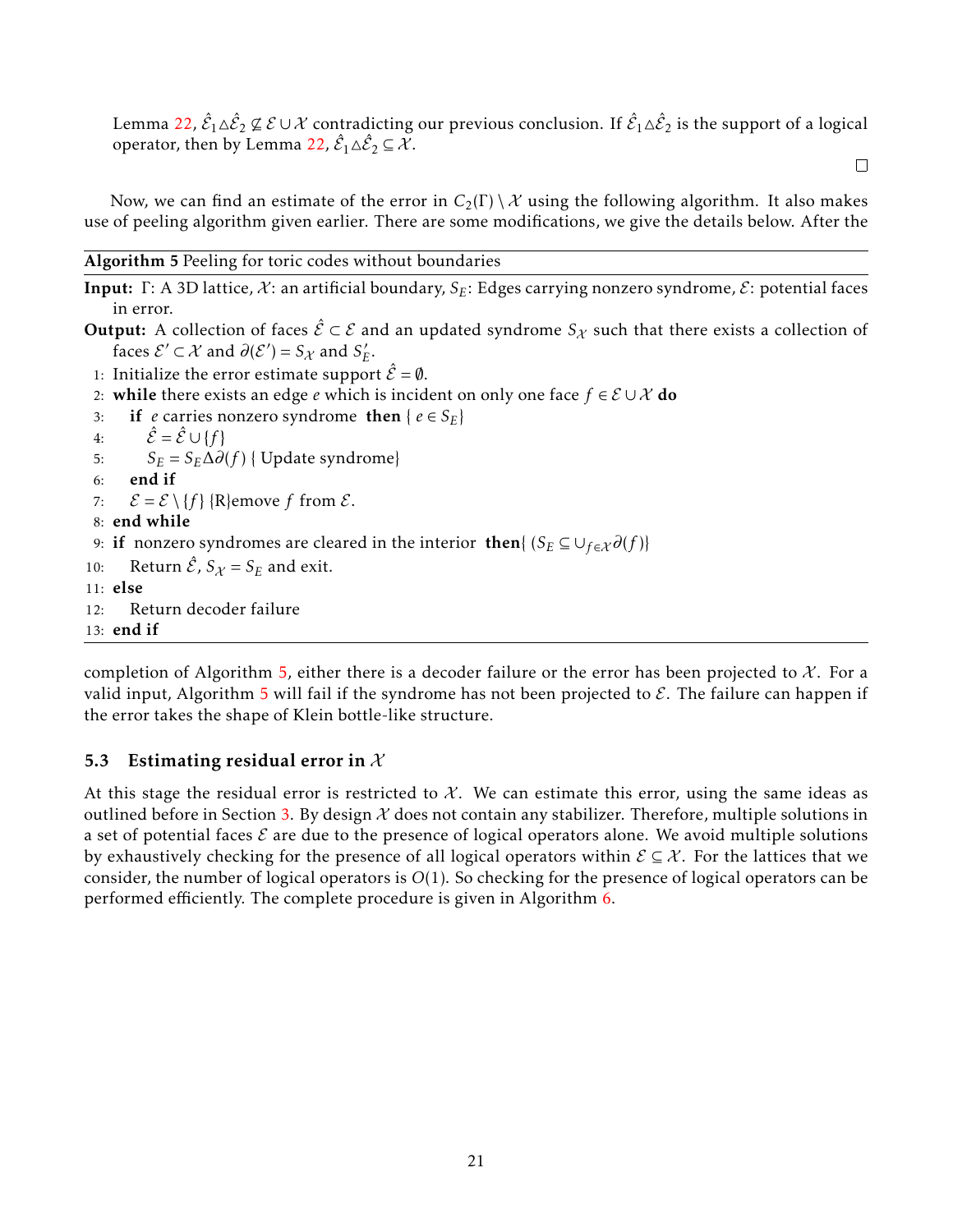Algorithm 6 Estimating residual error in  $\mathcal{X}$ .

Input: A 3D lattice Γ, Artificial boundary X, and the collection of edges carrying non zero syndromes *SE*. **Output:** Collection of faces such that  $\hat{\mathcal{E}} \subset \mathcal{X}$  with  $S_E = \partial(\hat{\mathcal{E}})$ . 1: Initialize  $\mathcal{E} = \emptyset$ ,  $\mathcal{E}_{\chi} = \mathcal{X}$  and  $B = S_E$ . 2: while  $\mathcal{E}_{\chi} \neq \emptyset$  do 3:  $B' = \emptyset$ 4: **for** all faces  $f \in \mathcal{E}_{\mathcal{X}}$  and  $\partial(f) \cap B \neq \emptyset$  **do** 5: if  $\mathcal{E} \cup \{f\}$  do not support a logical operator then 6: Update  $\mathcal{E} = \mathcal{E} \cup \{f\}.$ 7: *B*  $' = B' \cup ∂(f)$ 8: end if 9: Update  $\mathcal{E}_{\chi} = \mathcal{E}_{\chi} \setminus \{f\}.$ 10: end for 11:  $B = B' \setminus B$ 12: end while 13: Initialize  $\hat{\mathcal{E}} = \emptyset$ ,  $B = S_E$ . 14: **while** there exists an edge *e* such that it is incident on only one face  $f \in \mathcal{E}$  do 15: if  $e \in B$  then 16:  $\hat{\mathcal{E}} = \hat{\mathcal{E}} \cup \{f\}$  and  $B = B\Delta\partial(f)$ 17: end if 18:  $\mathcal{E} = \mathcal{E} \setminus \{f\}$ 19: end while 20: Return  $\hat{\mathcal{E}}$ .

For toric codes on cubic lattices and some similar lattices, we have an alternative algorithm. Those lattices should posses the following properties:

- (i) We can pick  $\mathcal{X} = \bigcup_{i=1}^n \text{supp}(\bar{X_i}^r)$  such that for all independent logical operators  $\bar{X_i}^r$  and  $\bar{X_j}^r$ , supp $(\bar{X_i}^r) \cap$ *i*∈L  $supp(\bar{X_j}^r) = \emptyset.$
- (ii) Let  $E_{>2}$  be the collection of edges in X that are incident on more than two faces. The edges in  $E_{>2}$  do not contain a homologically trivial cycle.

For example, see the choice of X given in Fig. 12(a). The three independent logical operators within  $\chi$  are colored differently and it can be seen that they do not intersect. If we remove the edges that are incident on more than two faces, then  $\mathcal X$  will be split into three disconnected surfaces  $\mathcal X_i$  where

$$
\mathcal{X}_i = \text{supp}(\bar{X}_i^r),\tag{21}
$$

for  $i = 1, 2, 3$ . We can decode within these  $\mathcal{X}_i$  independently ignoring the edges incident on more than two faces. This is because  $\mathcal{X}_i \cap \mathcal{X}_j = \emptyset$ . The second property implies that no collection of faces exists in  $\mathcal{X}$ such that its boundary is within *E>*2. These edges turn out to be dependent checks and can be ignored. In any surface  $\mathcal{X}_i$ , there are exactly two solutions. This can be easily computed in time  $|\mathcal{X}_i|$  for each partial boundary  $\mathcal{X}_i$  as in Fig. 2. We give the complete details for this special case in Algorithm 7.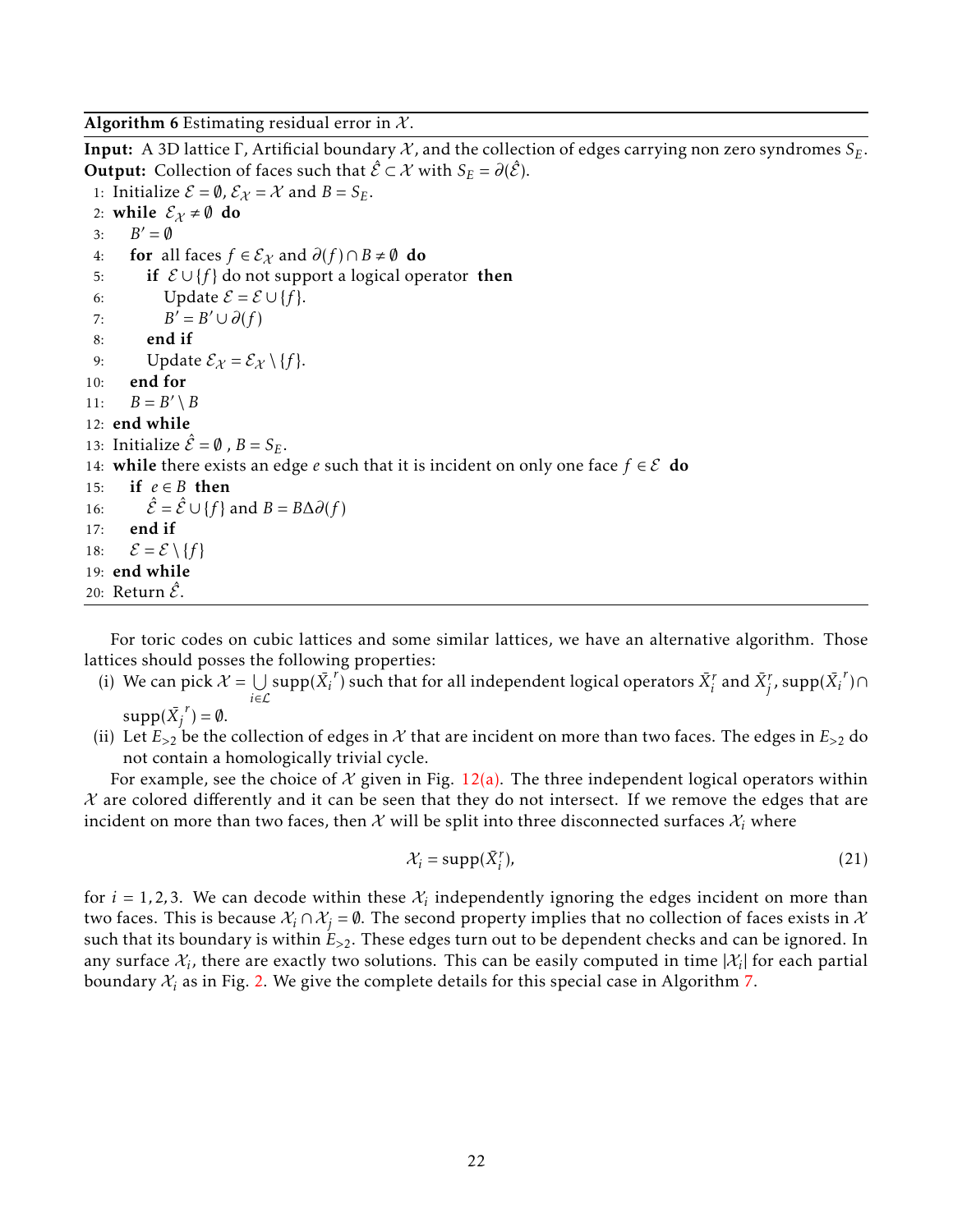**Input:** A 3D lattice  $\Gamma$ , Artificial boundary  $\mathcal{X}$ , supp $\bar{X}^r_i$ ,  $i = 1, 2, 3$ , and the collection of edges carrying non zero syndromes *SE*.

**Output:** Collection of faces such that  $\hat{\mathcal{E}} \subset \mathcal{X}$  with  $\partial(\hat{\mathcal{E}}) = S_E$ . 1:  $E_{>2} = \{e \in C_1(\Gamma) : |i(e) \cap \mathcal{X}| > 2\}$ 2: for  $i = 1, 2, 3$  do 3:  $S'_E =$ ſ  $\overline{\mathcal{C}}$  $S_E \cap \bigcup$  $f \in \text{supp}(\bar{X}_i^r)$ *∂*(*f* )  $\lambda$  $\begin{array}{c} \end{array}$  $\backslash E_{>2}$ 4: Initialize  $\mathcal{E} = \text{supp}(\bar{X}_i^r) \setminus \{f\}$  { Unexplored faces} 5: Initialize  $\hat{\mathcal{E}}_i = \{f\}$  for some  $f \in \text{supp}(\bar{X}_i^r)$  { Estimate for *i*th plane} 6: Initialize  $B' = S'_E \Delta(\partial(f) \setminus E_{>2})$ . { Updated syndrome} 7: while there exist  $f' \in \mathcal{E}$  such that  $\partial(f') \cap \partial(\mathcal{E}) \setminus E_{>2} \neq \emptyset$  do 8: if  $\partial(f') \cap \partial(E) \setminus E_{>2} \subseteq B'$  then 9: Update  $\hat{\mathcal{E}}_i = \hat{\mathcal{E}}_i \cup \{f'\}$ 10: Update  $B' = B' \Delta(\partial(f') \setminus E)_{>2}$ 11: end if 12: Update  $\mathcal{E} = \mathcal{E} \setminus \{f'\}.$ 13: end while 14: **if**  $|\hat{\mathcal{E}}_1| > \frac{1}{2}$  $\frac{1}{2}|\mathrm{supp}\,\bar{X}^r_i|$  then 15:  $\hat{\mathcal{E}}_1 = \text{supp }\bar{X}_i^r \setminus \hat{\mathcal{E}}_1$ 16: end if 17: end for 18: Return  $\hat{\mathcal{X}} = \cup_i \hat{\mathcal{X}}_i$ .

## 5.4 Complete decoding algorithm for periodic 3D toric codes

To summarize, to decode 3D toric codes without boundary, we introduce an artificial boundary  $\mathcal{X}$ . We first correct the errors in the rest of the lattice, i.e.,  $C_2(\Gamma) \setminus \mathcal{X}$  using Algorithm 4 and 5. This leaves the errors on  $X$  uncorrected. In effect, we project the error onto  $X$ . We then proceed to correct the errors remaining in  $X$  using Algorithm 7 or 6. Whenever, there is a decoding failure we can run the decoder another time with a different  $\mathcal{X}$ . Typically a decoding failure due to the presence of Klein bottle-like structure is not observed in the second run.

The algorithm converges and finds one *E* such that  $\partial(E) = S$ . The choice is made on a greedy approach.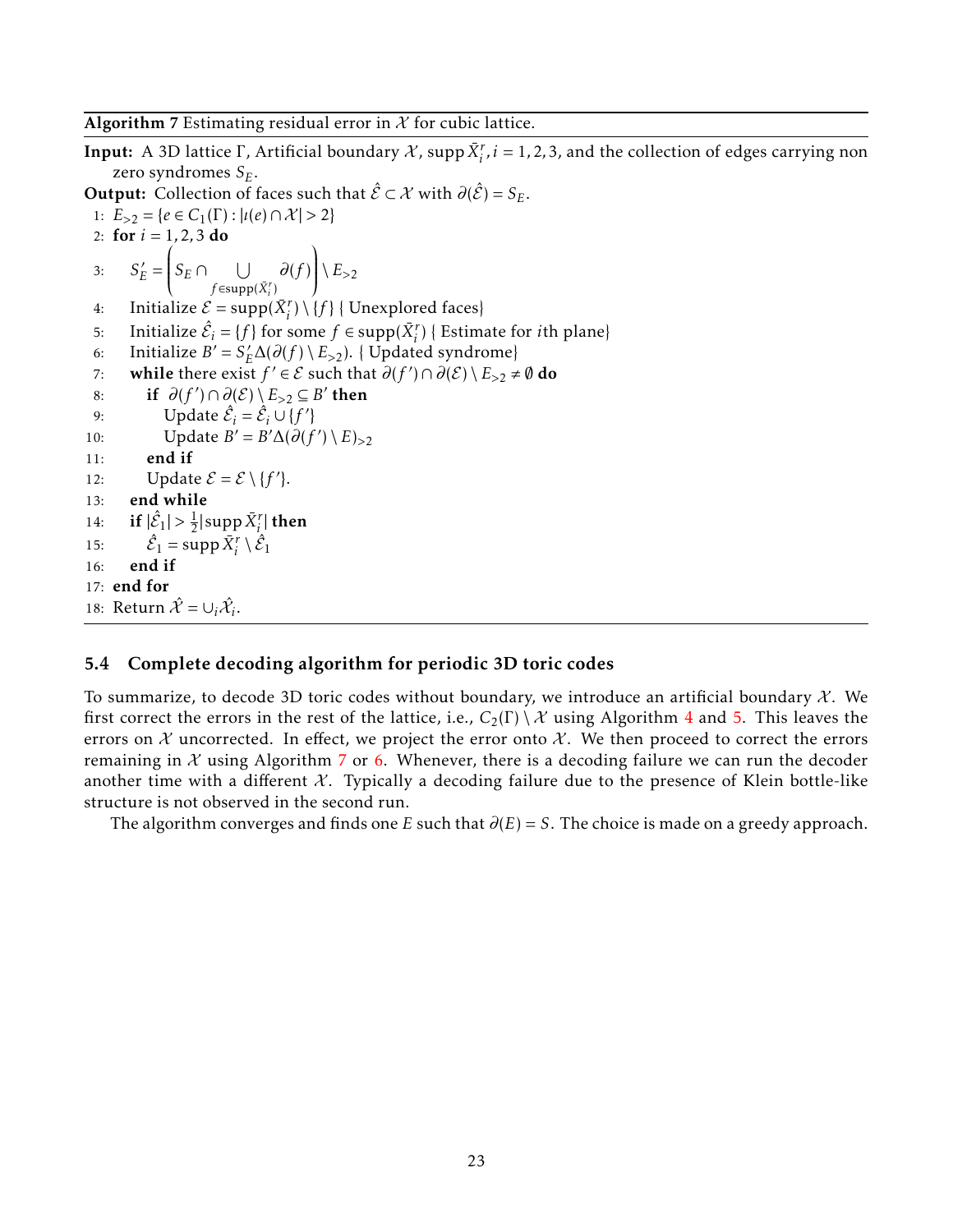Algorithm 8 Decoding 3D toric codes with periodic boundaries

Input: 3D lattice Γ, collection of edges *S<sup>E</sup>* with nonzero syndrome.

**Output:** Collection of faces  $\hat{\mathcal{E}}$  such that  $\partial(\hat{\mathcal{E}}) = S_E$ .

- 1: Inititalize  $\hat{\mathcal{E}}' = \emptyset$
- 2: Find potential qubits in error using Algorithm 4 with nonzero syndromes *S<sup>E</sup>* and artificial boundary  $\mathcal X$  and obtain  $\mathcal E$ .
- 3: Do peeling using Algorithm 5 over  $\mathcal E$  and  $S_E$  and obtain  $\hat{\mathcal E}$ .
- 4: Update  $\hat{\mathcal{E}}' = \hat{\mathcal{E}}' \cup \hat{\mathcal{E}}$  and  $S_E = S_E \Delta \partial(\hat{\mathcal{E}})$ .
- 5: if  $S_E \not\subseteq \bigcup \partial(f)$  then *f* ∈X 6: Repeat lines 2-4 using different  $\mathcal{X}$ . 7: end if 8: Clear residual syndrome on X using Alg. 6 and obtain  $\hat{\mathcal{E}}$ . 9: Update  $\hat{\mathcal{E}}' = \hat{\mathcal{E}}' \cup \hat{\mathcal{E}}$  and  $S_E = S_E \Delta \partial(\hat{\mathcal{E}})$ . 10: if  $S_E = \phi$  then 11: Return  $\hat{\mathcal{E}} = \hat{\mathcal{E}}'$  and exit.
- 12: else
- 13: Report decoder failure and exit.

```
14: end if
```
The computational complexity of the Algorithm 8 is  $O(n^2)$  where *n* is number of qubits. This is because at each stage of finding potential qubits in error, we go through all the *n* faces and check for stabilizer or logical operator for a worst case of  $n$  faces. This makes the complexity of algorithm as  $O(n^2)$ . The running time of all the other steps in the decoding is less than *n* 2 . Hence the overall complexity of our algorithm is  $O(n^2)$ .

We can reduce the complexity of decoding by the following modification. In Algorithm 4, lines 6–9 can be modified as follows. Instead of checking if the set X ∪ E ∪ {*f* } is a cut set, we go ahead and add the face to  $\mathcal E$  but we keep track of the sequence in which it is added to  $\mathcal E$ . When all faces have been explored, starting from any volume *ν* we remove faces which are added last so that the there exists a unique face path from *ν* to any other volumes through these removed faces. Thus we can get rid of cutset and also freezing these removed faces which are added last to  $\mathcal{E}$ .

This ensures that the updated set  $\mathcal E$  will not be a cut set. We conjecture that the resulting complexity will be superlinear but subquadratic.

## 6 Simulation details

We simulated the decoding algorithm for the toric code on a cubic lattice of size  $L \times L \times L$  with periodic boundaries. The simulation results are plotted in Fig. 13. Each sample in the figure is obtained by running the algorithm repeatedly for 10<sup>5</sup> iterations or 300 logical errors. The choice of  ${\cal X}$  was made as shown in Fig.  $12(a)$ . Only a negligible number of Klein bottlelike structures were observed in the first iteration. These failures vanished after the second iteration. We obtained a threshold of 12*.*2% for bit flip errors. This is comparable to the results obtained in  $[13, 15]$ . Other decoders  $[3, 9]$  that are optimized for the cubic lattice perform better with threshold of 17*.*2% and 17*.*5%.

We have also used this decoder to decode stacked color codes [21]. These codes can be projected to toric codes. The toric codes obtained there contain boundaries and the faces consist only of triangles. We did not notice decoding failures due peeling while simulating those those codes. For the bit flip channel we obtained a threshold of 13*.*2%, see [2].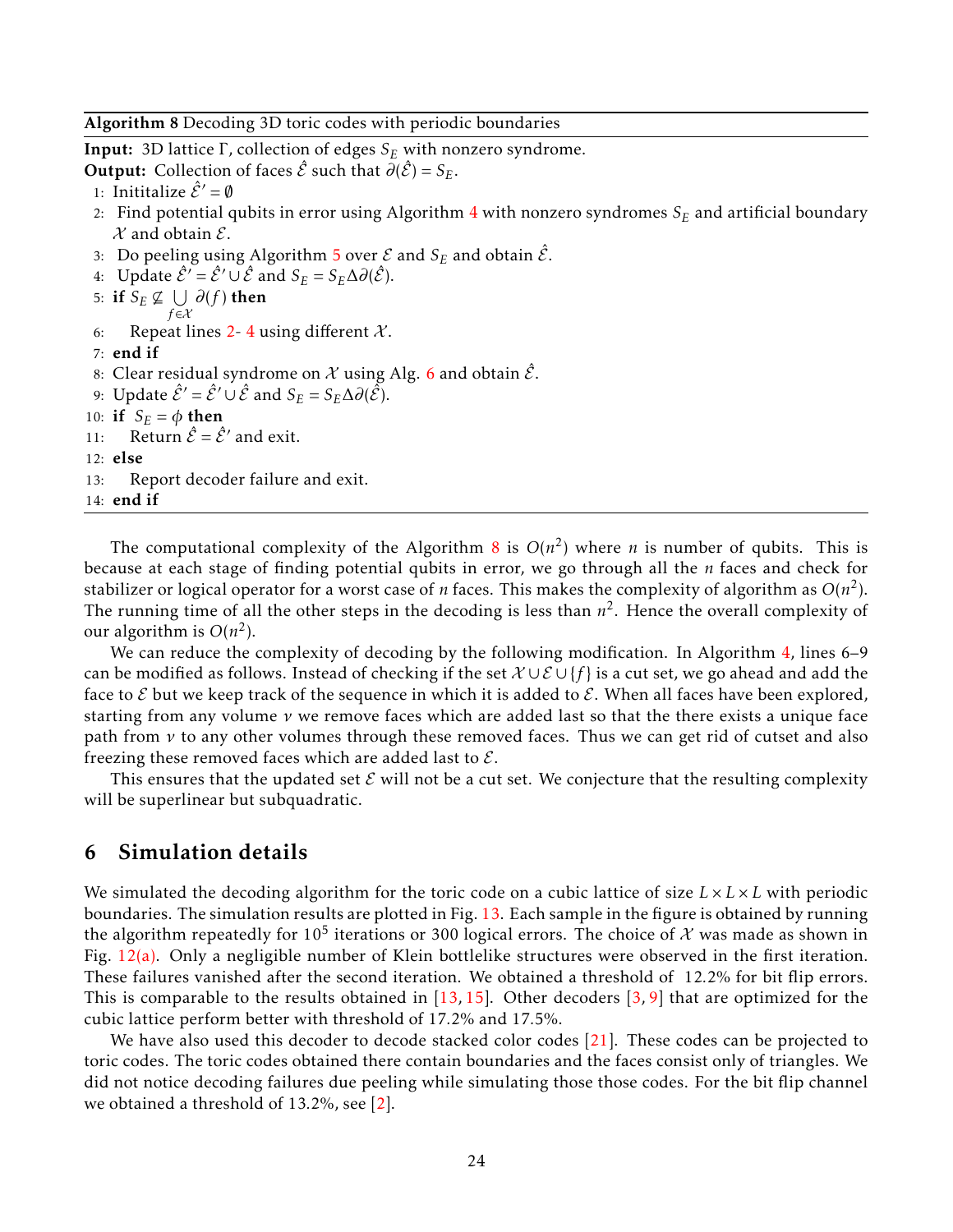

Figure 13: Simulation results on performance of bit flip error in 3D toric code with periodic boundaries. Length of the code for each block length *L* is  $3 \times L^3$ .

# 7 Conclusion

We proposed a 3D toric code decoder for the bit flip channel. This implicitly transforms the decoding problem to a decoding problem over an erasure channel. The proposed decoder is applicable to a large class of lattices including certain 3D lattices for which the method proposed in  $[13]$  may not be applicable. A fruitful direction for further research is to incorporate syndrome measurement errors during decoding. Another avenue for further research is to determine bounds for the performance of the algorithm.

# References

- [1] R. Alicki, M. Horodecki, P. Horodecki, and R. Horodecki. On thermal stability of topological qubit in kitaev's 4d model. *Open Systems & Information Dynamics*, 17(01):1–20, 2010.
- [2] Arun B. Aloshious and Pradeep Kiran Sarvepalli. Projecting three-dimensional color codes onto three-dimensional toric codes. *Phys. Rev. A*, 98:012302, Jul 2018.
- [3] Nikolas P. Breuckmann and Xiaotong Ni. Scalable Neural Network Decoders for Higher Dimensional Quantum Codes. *Quantum*, 2:68, May 2018.
- [4] A. R. Calderbank, E. M. Rains, P. W. Shor, and N. J. A. Sloane. Quantum error correction via codes over gf(4). In *Proceedings of IEEE International Symposium on Information Theory*, pages 292–, June 1997.
- [5] Claudio Castelnovo and Claudio Chamon. Topological order in a three-dimensional toric code at finite temperature. *Phys. Rev. B*, 78:155120, Oct 2008.
- [6] Nicolas Delfosse and Naomi H. Nickerson. Almost-linear time decoding algorithm for topological codes. *Arxiv: 1709.06218* 2017.
- [7] Nicolas Delfosse and Gilles Zémor. Linear-Time Maximum Likelihood Decoding of Surface Codes over the Quantum Erasure Channel. *Arxiv: 1703.01517* 2017.